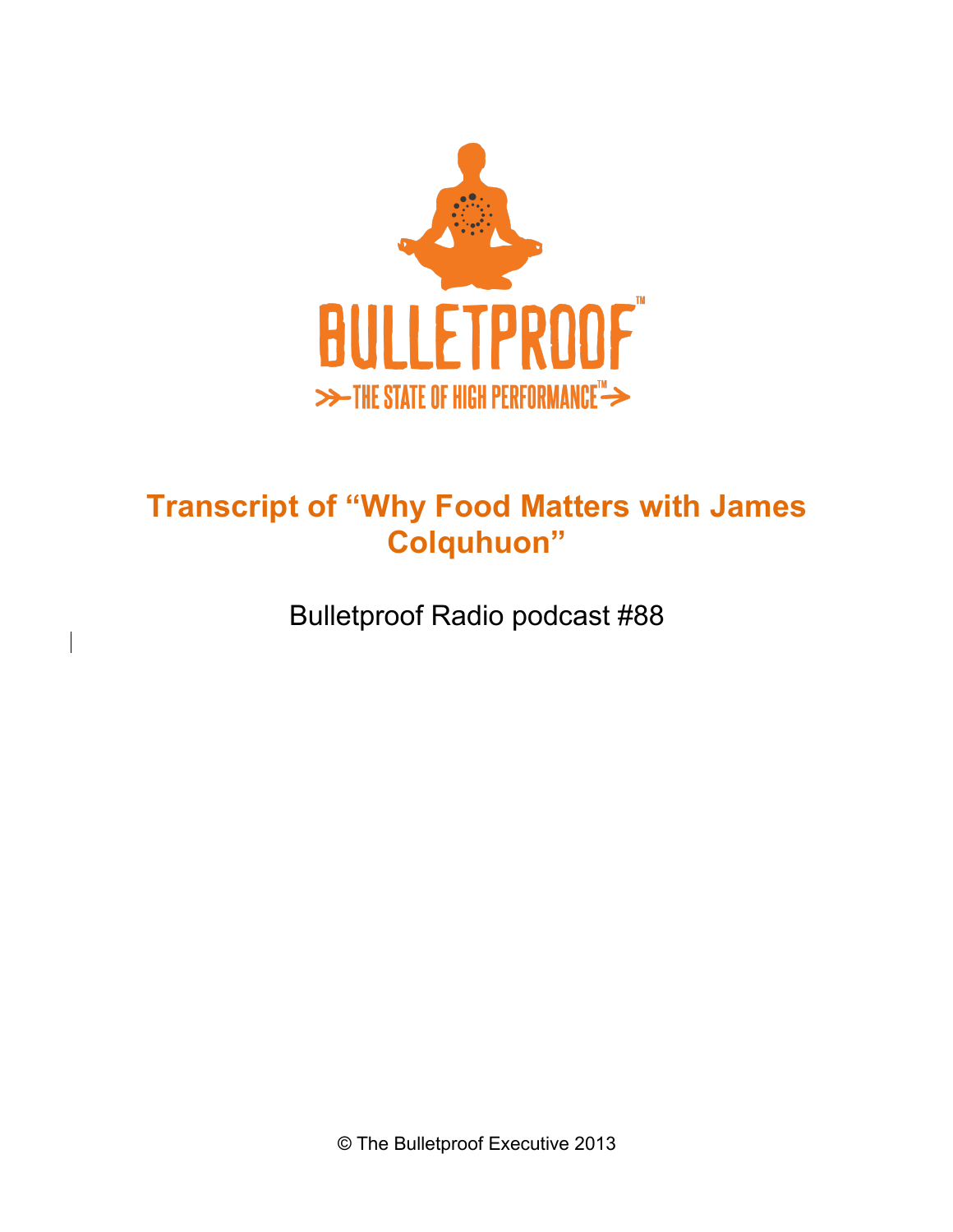

### Warning and Disclaimer

The statements in this report have not been evaluated by the FDA (U.S. Food & Drug Administration).

Information provided here and products sold on bulletproofexec.com and/or upgradedself.com and/or betterbabybook.com are not intended to diagnose, treat, cure, or prevent any disease.

The information provided by these sites and/or by this report is not a substitute for a face-to-face consultation with your physician, and should not be construed as medical advice of any sort. It is a list of resources for further self-research and work with your physician.

We certify that at least one statement on the above-mentioned web sites and/or in this report is wrong. By using any of this information, or reading it, you are accepting responsibility for your own health and health decisions and expressly release The Bulletproof Executive and its employees, partners, and vendors from from any and all liability whatsoever, including that arising from negligence.

Do not run with scissors. Hot drinks may be hot and burn you.

# If you do not agree to the above conditions, please do not read further and delete this document.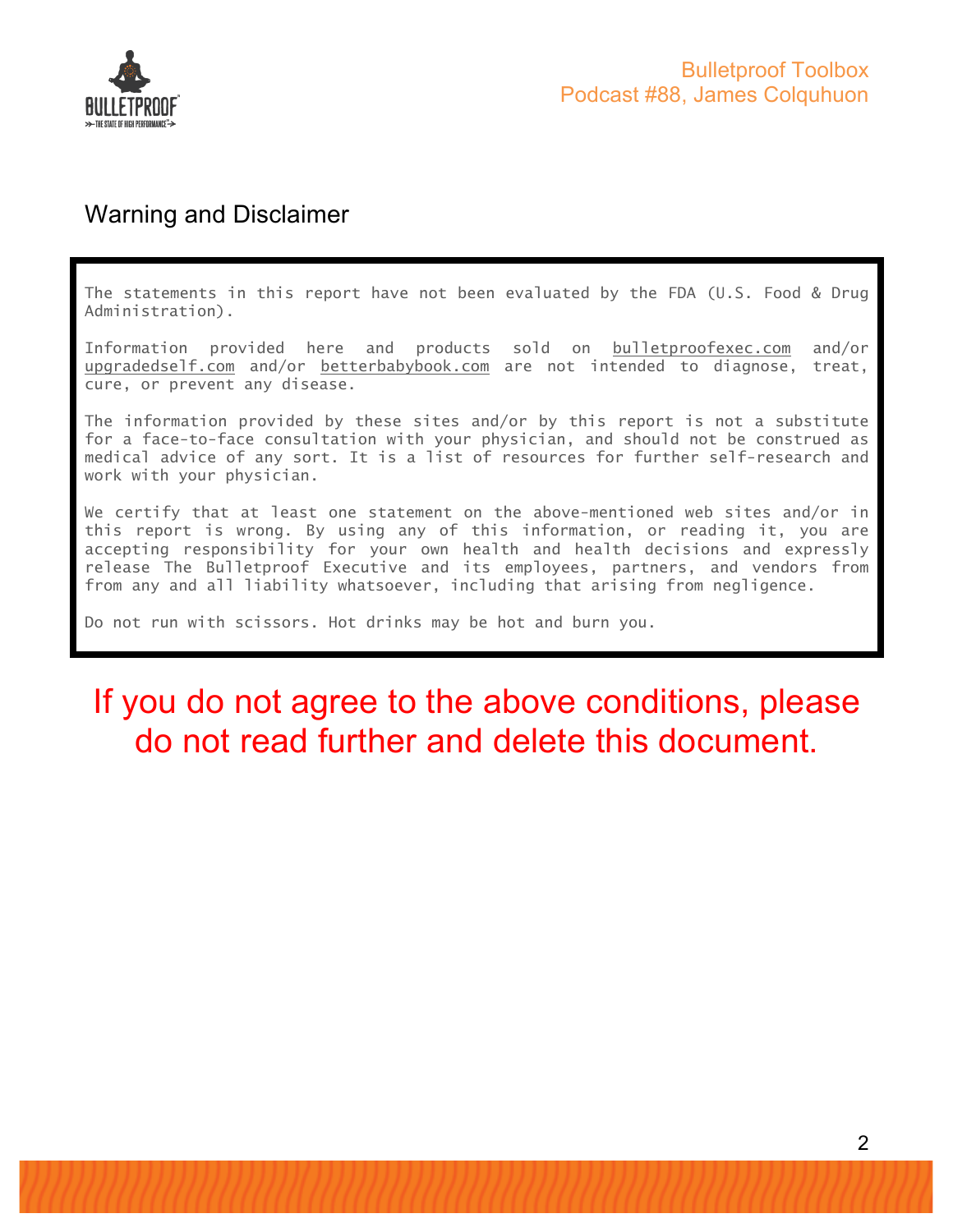

Dave: Today's Cool Fact of the Day is sweet. It's about honey. Unprocessed honey actually won't spoil. You could even eat honey that's thousands of years old if you find it preserved somewhere and it wouldn't cause problems for you. Honey is mostly supersaturated sugar, that's all it is, is so much sugar that it's hygroscopic, which means it attracts water.

> When bacteria and other microorganisms come into contact with a hygroscopic solution, they get desiccated. In other words, water is drawn out from them into the solution, so the honey's dehydrating the things that try to eat the honey. The supersaturation of sugar that's in the honey is what works to inhibit the growth of yeast and other fungal spores.

It's also interesting that honey's pH is roughly between 3.25 and 4.5, which makes it not an attractive growth medium at all for bacteria. That means that you have supersaturation to suck moisture out and you have a pH or an acidity level that weakens bacteria. It turns out that bees are processing honey using an enzyme called glucose oxidase, which modifies sugar into gluconic acid and hydrogen peroxide, another known antimicrobial agent. That's pretty cool.

What that means is that honey can be used to treat open wounds, at least raw, natural honey can be. During the Civil War, it was used very frequently. The two main treatments were apple cider vinegar and raw honey to treat a wound. Even straight white sugar was something that was recorded to save people from deep infections in their deep wounds.

That said, I don't recommend you use a lot of honey, but using a little bit of raw honey before bed can have a really positive effect on sleep. This is a trick I've been using with my Executive Coaching clients for quite a while. Check out honey because it doesn't spoil and it does all sorts of other cool things, too.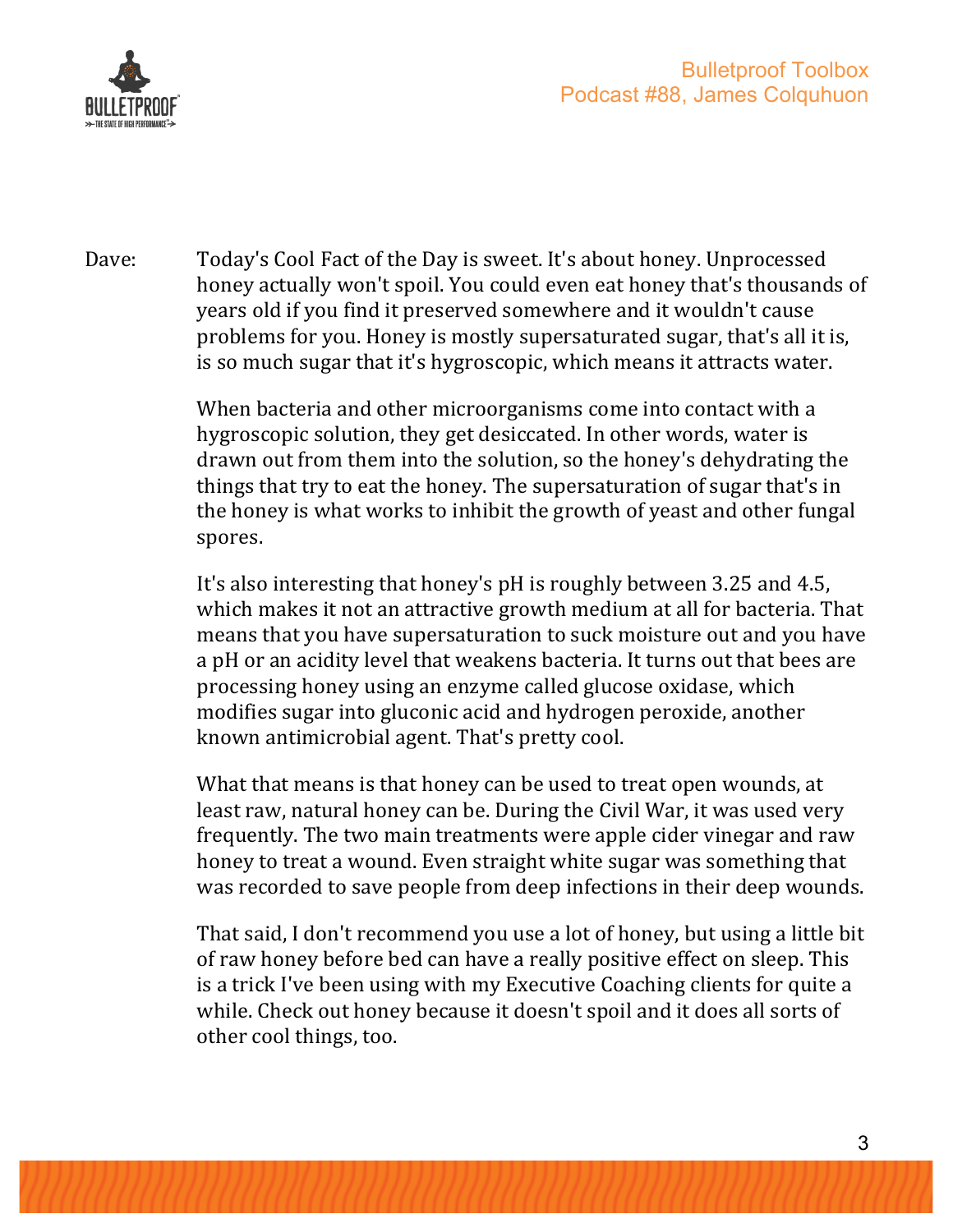

Today we've got James Calhoun, who runs FoodMatters.tv and he's the CEO of Food Matters. Really, really cool guy I met at a conference recently, and he's been working on uncovering the truth behind real food nutrition and what it does to human lives, and even what it does to society. You may have seen one or both of his documentaries. One is called Food Matters, the other is called Hungry for Change.

He started doing this because his father got ill and it motivated him to figure out what was going on, what happened and to really take charge in a way that I would say is pretty much a lot like biohacking. It's worked. He's got 316,000 followers on Face Book, and puts my 20,000 and change to shame here.

James, welcome to the show.

James: Thank you, Dave. It's a pleasure to be on the show with you.

- Dave: We have a few things in common. We've both spent a lot of time in California. You're in Santa Monica, and we've both written recipe books and you're kind of a, I guess, are you a bit of a hippie? You do yoga, meditation, you take a lot of supplements and you eat organic food. Are you as big a wuss as me?
- James: I'm very alternative comparative to the norm, that's true.
- Dave: Well, that means you've got something to teach all of us. There's another thing we have in common. You have a young baby, right?

lames: That's correct.

Dave: Ten weeks?

James: Nine to ten weeks, thereabouts.

Dave: Nine to ten weeks. I don't have a young baby nine to ten weeks old, mine are four and six now, but you caught your own baby.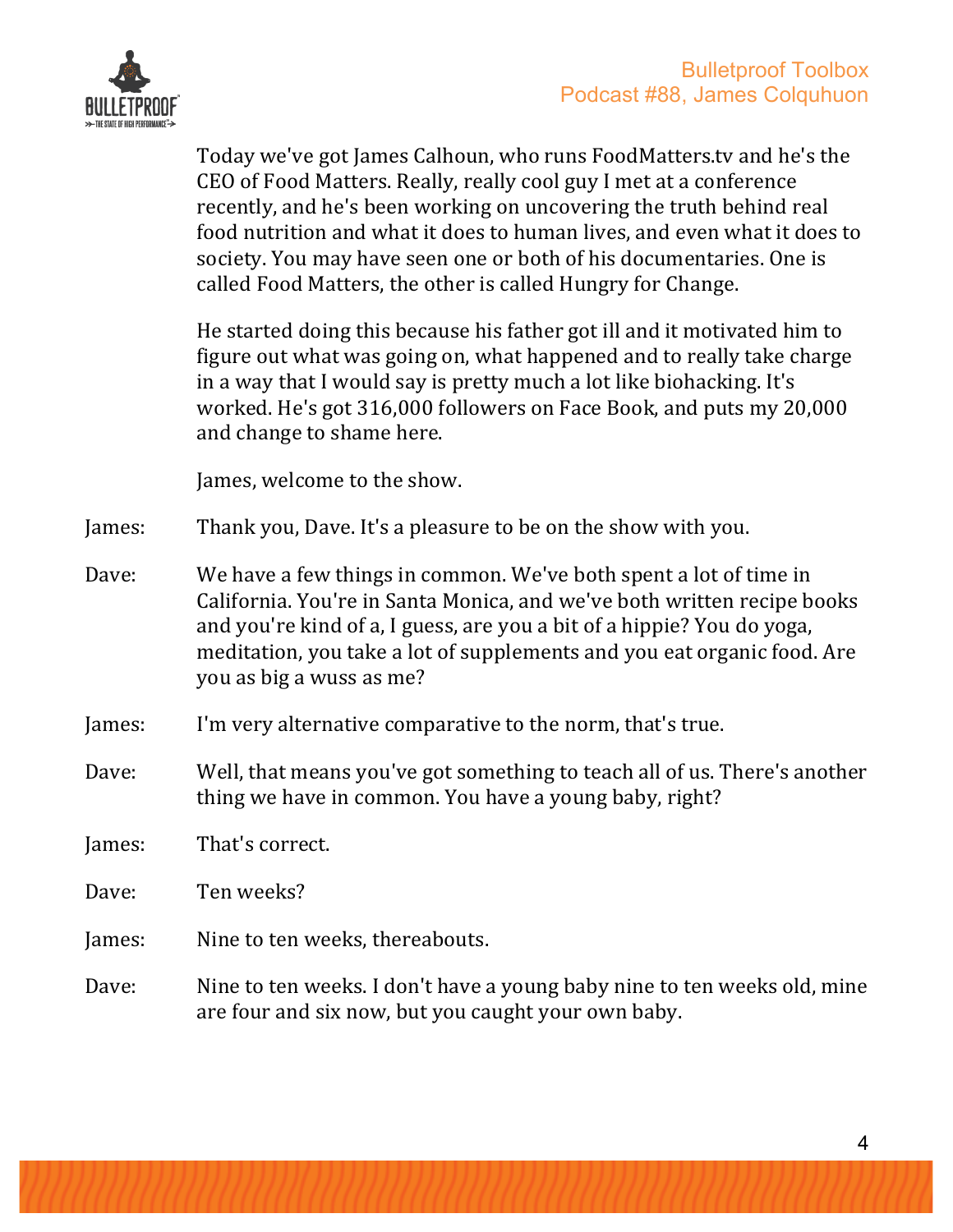

- James: Yeah, that's correct, and it was an incredible experience to be there for the birth. We had the birth out here in Santa Monica and I caught the baby.
- Dave: Wow, so we have that I common as well. I caught both my babies as well, and I'm here to say, real men catch their own babies.
- James: I agree. There was a time when they didn't allow men into the delivery room. I was watching a documentary with Ina May Gaskin, who's one of the mothers of the natural birth movement, shall we say, and she was saying there was times when men would handcuff themselves to their laboring wives so that they could get admitted into the delivery room, to be there with their child. It's crazy that we relegated birth into such a corner of the medical profession.
- Dave: Wow. All right, so they would handcuff themselves into the delivery room, so I guess they had to be there.
- James: To their wives.
- Dave: Wow.
- James: So that they would get admitted with their wives. What I felt from experiencing my own birth was that we, I had never seen a birth in my entire life until I was there for the birth of my child, and it was something that really shocked me because I feel that in a [tribal] 00:05:22] environment or a natural environment, we would have witnessed them experiencing multiple births and laboring women and we know what that's like. We just don't know what it's like anymore. It's a fascinating experience for me.
- Dave: It is an amazing, fascinating, kind of moving experience. If you, and you're listening and you get a chance to attend the birth of someone close to you or better yet, to be there when your own children are born, obviously this applies to guys because most women are there when their own children are born.
- James: Most. Some are out of it on drugs. God forbid, if you need medical intervention, that's great, but, some by choice and that's also a choice.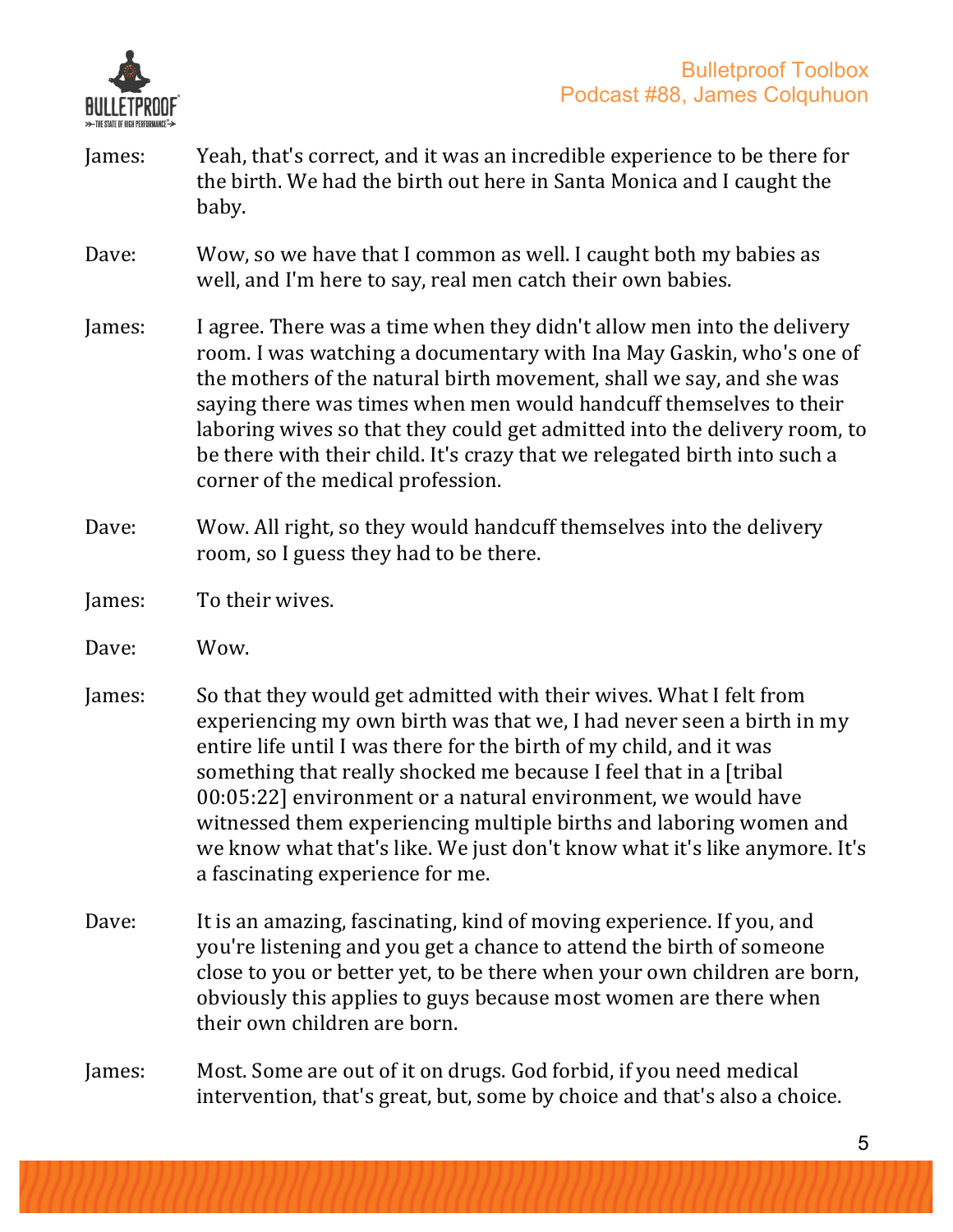

Dave: Yeah, there's also some alternative arrangements. I have some friends who used a surrogate parent because they couldn't have kids, so I don't know if they were there for the birth of their child, but it didn't come out of the genetic mother. It is a conflict world out there, but if you have a chance to be there and to see a baby born, in real life, not just on video or something, it's kind of a transformative experience.

> That wasn't really going to be the topic of our show, but as we were just getting wired up here to talk, you mentioned that, and flat out, it is something that as a biohacker, you want to understand where life comes from and you want to see what effect the environment starts having in people, it starts right there in the womb. One of the biggest events in your life is your birthday. It's pretty amazing to see a first birthday.

- James: Indeed. Indeed it is.
- Dave: Let's talk about food, though, because that's really our topic today. Sorry, I got us off track at the beginning. Where does your passion for food come from? Food Matters is a pretty big thing.
- James: Food Matters was born because we were looking for a way to heal my father, and like you mentioned at the start of the call, it was something where he had entrusted his health to the [medical profession  $00:07:28$ ] and they had advised him on six different medications and altering that cocktail in the hope that one day they would find this magic arrangement of pharmaceutical medications to heal his condition. He was suffering from severe chronic fatigue syndrome, the severity of which had him bedridden for five years. Also anxiety and depression.

At that time, Laurentine and I were, my partner, we were studying nutrition and we could see this truth emerging, and the truth was that food is better medicine than drugs in many instances. As we dug deeper into that knowledge and as we interviewed some of the leading experts in that space, which eventually led to the Food Matters film, it convinced us of this new power of nutrition.

In particular, this core concept that we talk about in Food Matters, which Charlotte Gerson, the daughter of Max Gerson, who runs the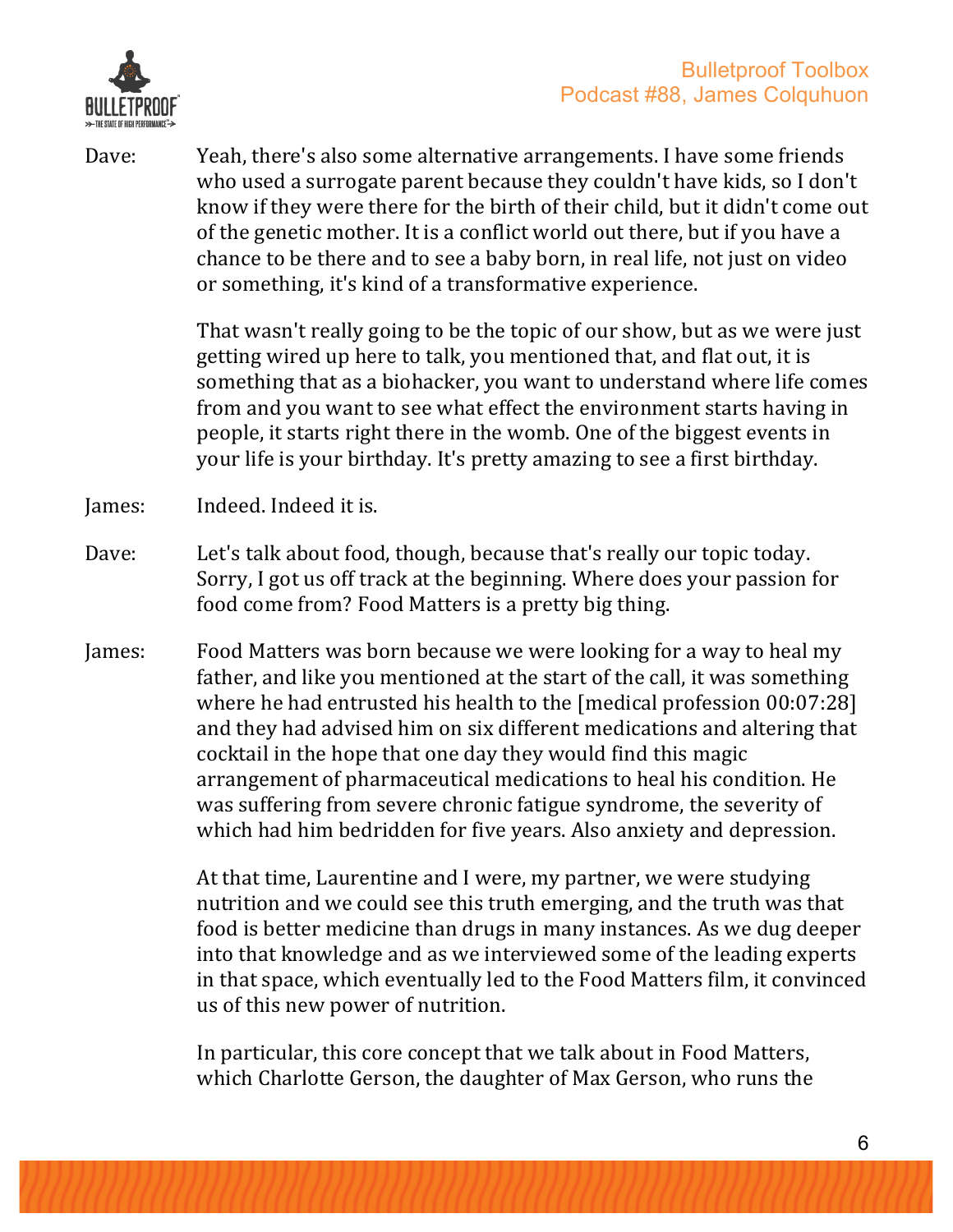

Gerson Institute, talks about this deficiency and toxicity, and I think that it sums it up so well and so perfectly, that when we are living in this modern food landscape that we've essentially developed and crafted since the end of World War II, we have an environment where our food is deficient in nutrients and it's loaded with toxicity. When that translates into our body, it manifests in all sorts of chronic illness and that's the root cause of the problem we have these days.

- Dave: It's been said by a few people that, there I used the passive voice, I hate doing that. It's been said that the whole idea of toxicity like this is unscientific. In particular, Food Matters has been criticized for being unscientific. What's your take on that?
- James: Let's look at the science, then, in a different way. Let's tell a little story to ourselves and to everybody who's listening. Prior to World War II, everything was organic. There was no toxic fertilizers, fungicides, pesticides. There was no food additives as such. There was natural ways that we preserved and fermented foods to store them, but there was no food additives, there was no E numbers. Since that time, around 1945, 1950, we started releasing wholesale into the environment these toxins. In agriculture, we put them into the food and we went on sort of this rampage, which is still continuing, and what we've noticed in that period of time, in these last few generations, is that our rates of cancer have gone from one in a hundred to one in three, one in two and a half. Heart disease has skyrocketed. Diabetes has skyrocketed. Obesity has skyrocketed.

What our modern technology throws at this, from all the money we spend on cancer research, all the money we spend on new Diabetes drugs, all the money we spend on conquering and beating obesity with fat-free products and sugar-free alternatives and Aspartames and food additives, nothing's fixing it. My general hypothesis that I'm drawing with this story is that we need to look at what's changed in that time. The biggest things that have changed is the toxicity that we've added to our environment, the toxicity that we've added to the food chain, the extra stress that we've put ourselves under and the food, or the lack of food, that we're eating. We're really not eating food anymore.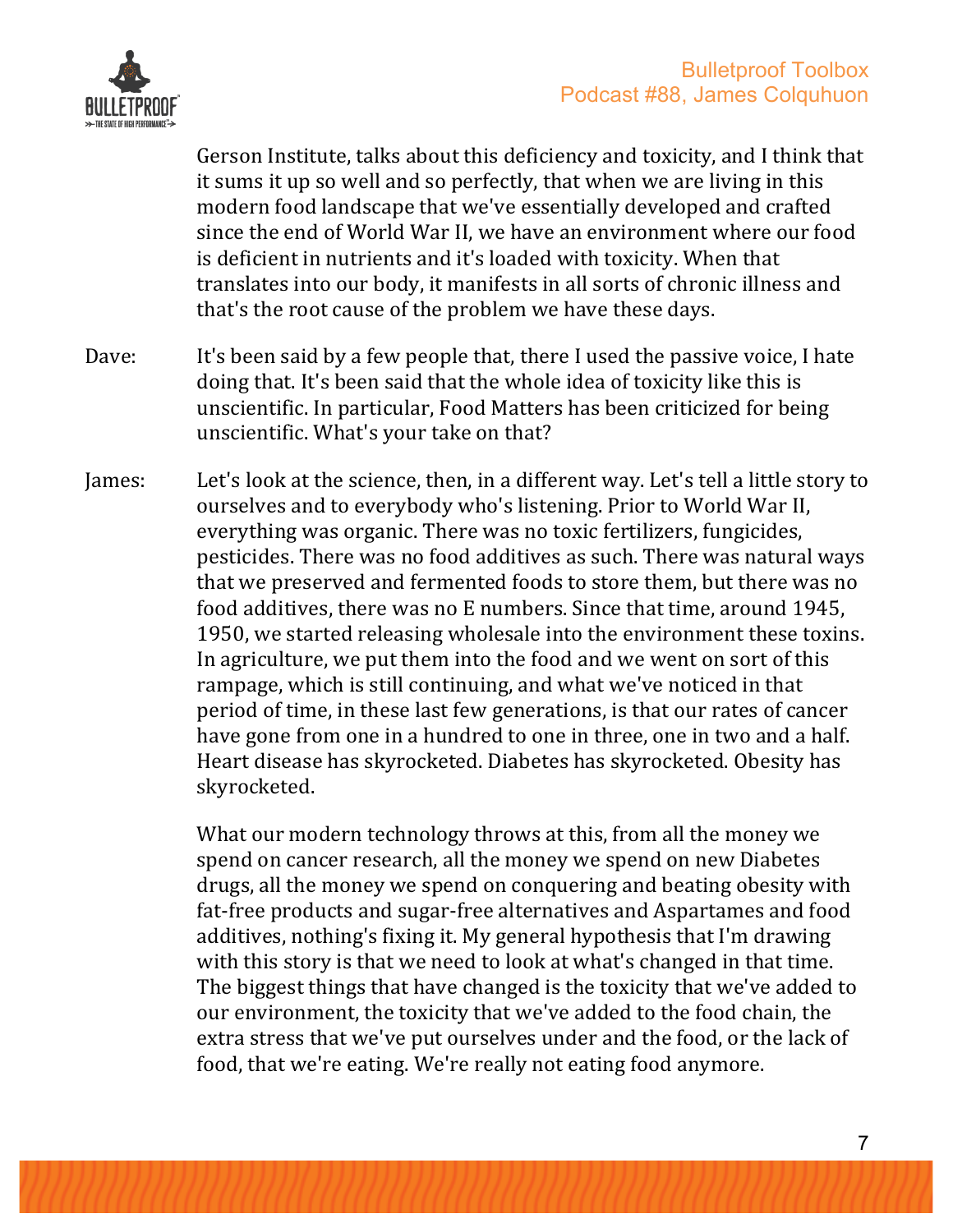



Our bodies are simply reacting in a natural way to an unnatural environment, and that's manifesting as disease. That's a story, and there is plenty of science to back it up, but it gets suppressed by the medical profession because it doesn't fit their interests. People can find it. It exists and we brought some of it up in Food Matters and I hope that we can continue to expose more good research that proves this story correct.

- Dave: Do you know how many different studies you looked at when you were putting together Food Matters?
- James: With Food Matters I leveraged off the experts that I was interviewing. They referred to articles in the JAMA, the Journal of the American Medical Association, they referenced articles in the Lancet, which is the British version. They referenced articles in the Nutrition Journal here in the US. It's shocking that so much of this information exists and is available to the public, yet nobody's talking about it.

Once of the facts from Food Matters which shocked me to no end was that 106,000 people die every years as a result of adverse reactions to pharmaceutical medications. This is not including overdoses or the wrong drug given to the wrong person. This is just people routinely taking the right drug, as prescribed, to the right person, and we're losing 106,000 people a year. Then when you add on, and this is other research that's available, peer-reviewed in the biggest journals, that people are dying to the rate of  $80,000$  a year from adverse reactions or overintervention in hospitals, and then you add these all up and modern medicine is coming in as one of the third largest killers in the US.

Something which is meant to be saving us is actually causing us a lot of harm. As Hippocrates said, which is the oath that every medical doctor in this country and many others swears by when going into practice is, "First, do no harm." It seems that they're not really doing a good job of that.

Dave: That said, I spent a lot of time in my anti-aging work, working with a lot of physicians who don't meet that mold at all. In fact, the vast majority of doctors I know don't believe they're doing harm. Where's the break-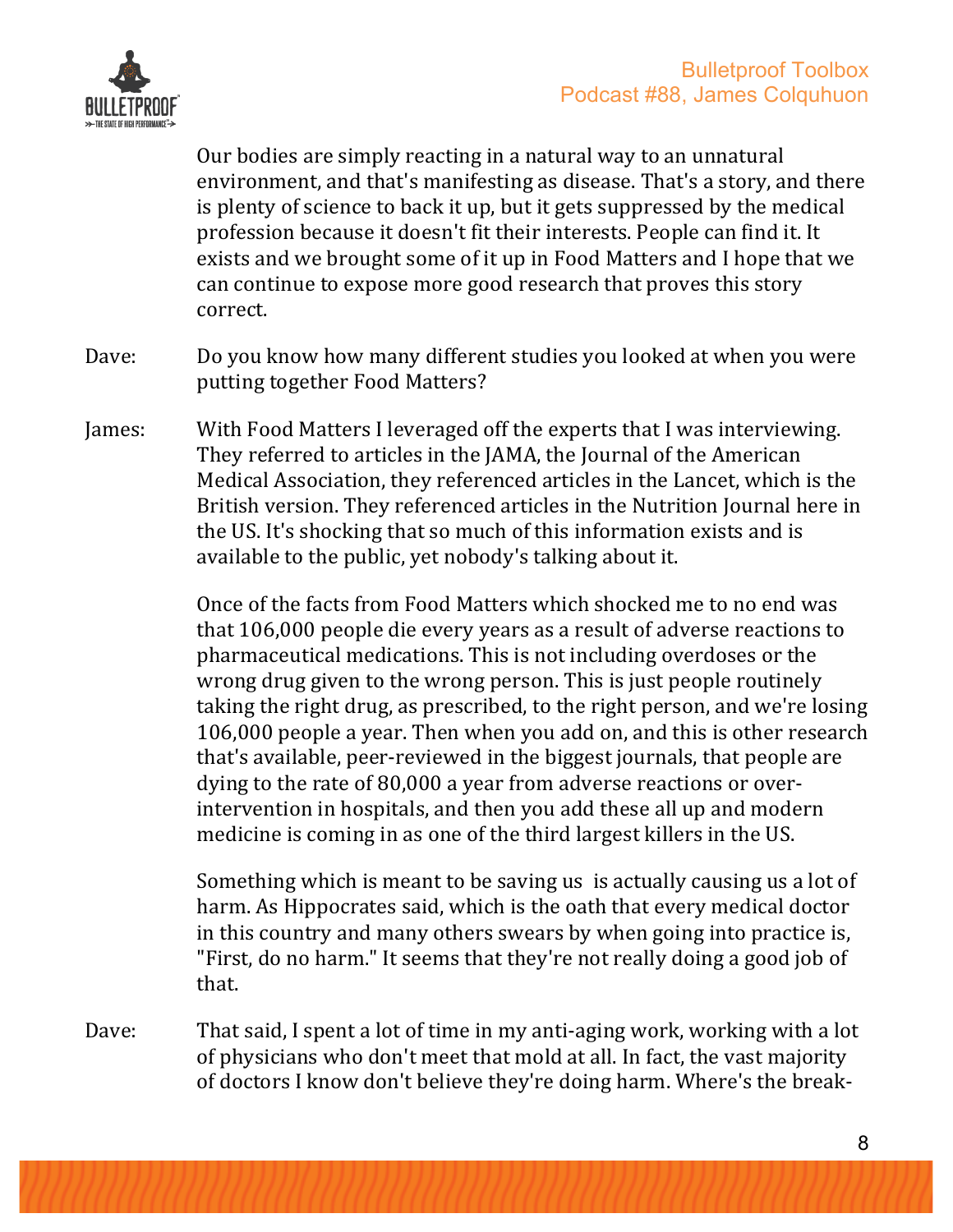

down? Is this a systemic problem in medicine or is this bad training? Where's it coming from? Because most doctors I know didn't get into it for the money, if so, they would have become attorneys.

James: Yeah, that's true. I think that where the problem lies is that we have an economic issue in medicine and another thing is that many of the doctors and people that you're meeting with and that I meet with are a different type of doctor. If you were talking about the average person that somebody sees in a medical clinic or as their consulting family physician, if we look at the economics behind their training and their certification, they are, on every level, indoctrinated. If we just look at post-graduate educations, that once you qualify as a doctor you need to keep up a certain amount of credits on an annual basis to remain qualified, 65% of post-doctorate education is funded by the pharmaceutical industry.

> That alone, combined with the aggressive drug rep campaigns that the pharmaceutical industry runs, it has become a model to effectively by law push drugs and sell medications to people. The more the doctors sell, the more they're rewarded with conferences or trips to Hawaii or golf retreats. As you really follow the economics in the health profession, the majority of it is very corrupt in a legal way. In a legal way. The ethics, I think, need to be questioned, but I don't really care too much about that, in a funny way. I care about educating people about taking control of their own health, like you. If we can do that, then we eliminate that problem without having to tackle it top down, which is the stone wall right now.

Dave: The trick is, is changing demand. I don't actually see a, quote, normal Western doctor on a regular basis anymore. Insurance isn't that useful. If I break my arm, I get in a car accident or have some big thing happen, I'm very, very happy that Western medicine is there, because it works. They will keep me alive, they will put respirators in my lungs until I can breathe again and they'll do things that are entirely not available to our caveman ancestors.

James: Exactly.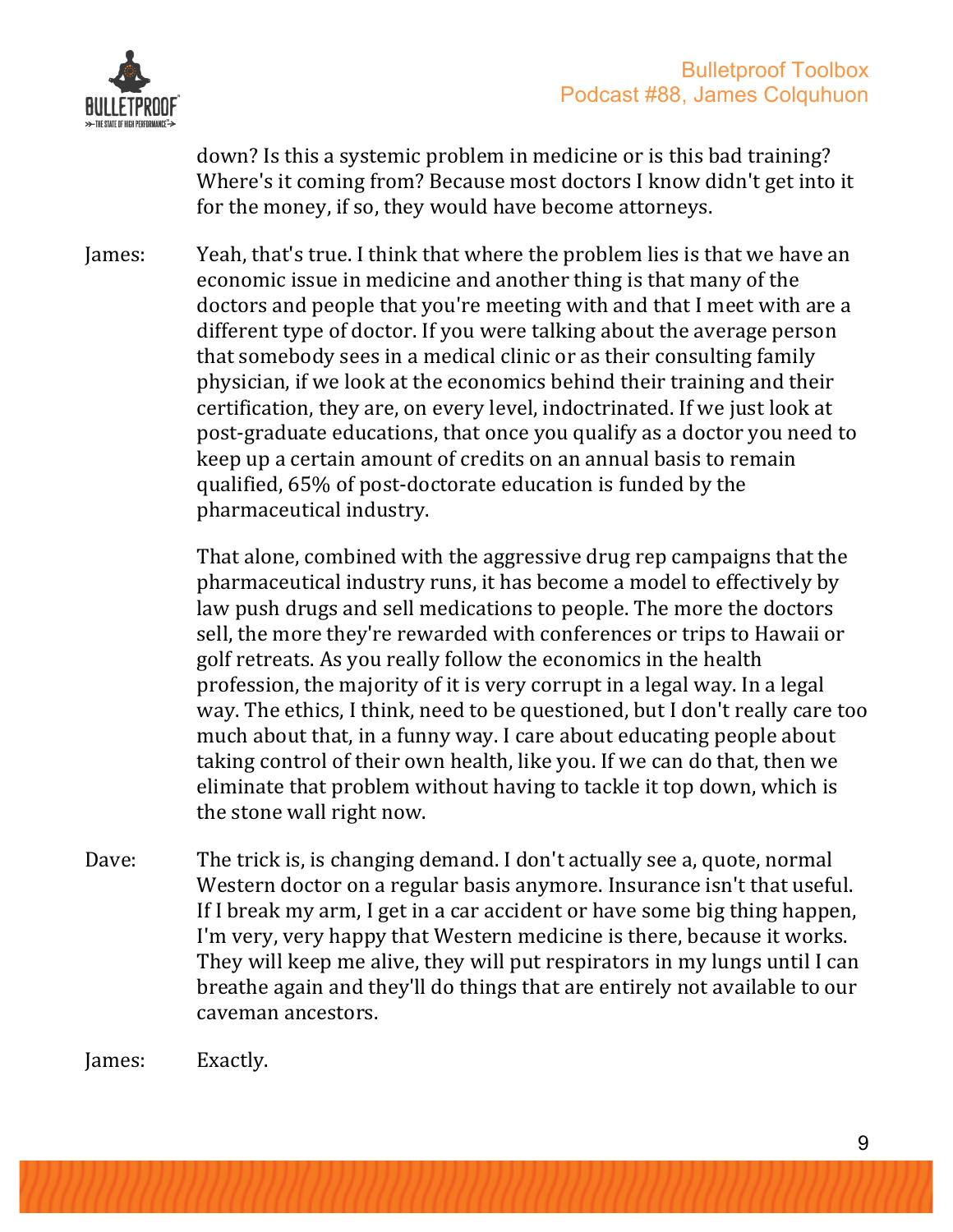

- Dave: To go there for my daily or monthly wellness care? No way. It doesn't work. They're not even the source of that, and by asking them to do it, we're actually encouraging the problem in the system. If you learn to take control of these things, largely by eating and by sleeping and exercising and avoiding toxins, if the demand changes, then suddenly there's lots of doctors with practices and not that many people going. One of two things is going to happen. Either the doctors are going to focus more on wellness or, in countries that allow it, like the US, we'll see massive regulation about what you're allowed to do to force you to go back into the doctor's office. Which way is it going to go in the US?
- James: That's a million-dollar question. I'm an optimistic person and I feel that people are waking up to this. I feel that people are waking up to the fact that nutrition can be such a powerful cornerstone of a healthy lifestyle, and you can sleep and detoxify your bodies. I'm optimistic that as people become more educated and as the lines of education have opened, we've got podcasts like yours, we've got websites, we've got documentary films, we've got books, we've got more access to this information than ever before. If we look at even the popularity of the films in the nutrition and health field, or the health and wellness field, like the two that we've done, Food Matters and Hungry for Change, but also Food, Inc. or Fat Sick and Nearly Dead or other documentaries in this genre. They've exploded in popularity on streaming platforms like Netflix and Hulu and so forth.

We're seeing more people want this information because they've sensed that the system is broken and they want to do something about it themselves. I think that as a generation, I wouldn't say generation, as a group of people interested in health, we're going to change the system. I totally agree with supply and demand. I'm voting with your shopping trolley. I love it.

Dave: About 20 years ago, in fact, almost exactly 20 years ago, in the US the government attempted to take control of nutritional supplements and even more control of food in 1994. What happened there was the largest ever kind of revolt from people, where they got more calls and more letters to Congress and the Senate than anything ever in history. This resulted in a bill called DSHEA, the Dietary Supplement and Health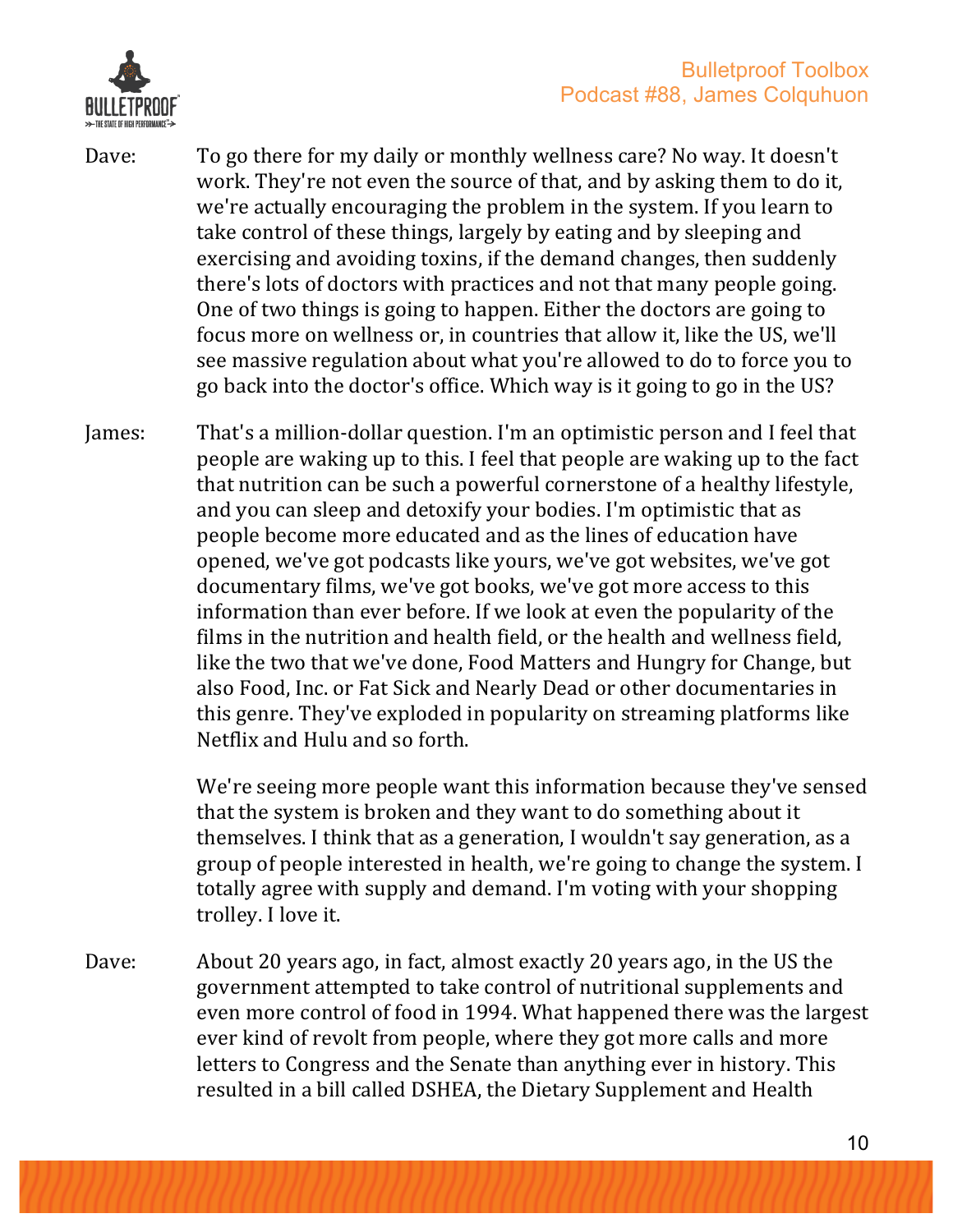

something act, probably enhancement act or enforcement act, whatever it was. What this did was it made vitamins legal in the US, over the objections of the pharmaceutical companies and what we can call Big Food and Big Pharma.

There have been a huge number of attacks on that over the last couple of years and they're increasing in frequency. In your video here, Food Matters, food does matter, but access to food matters as well. You cover quite a lot in the video, but what's your take on what's going to happen over the next few years in terms of food quality? I'm genuinely concerned for people who live, particularly, in the US. By the way, I don't live in the US, you know. I'm in Canada where the rules are similar but not as had.

James: I think that the pharmaceutical industry are seeking heavily to regulate the supplement industry and they want supplements classed as drugs. What's going to happen is that once they do that, then foods will be classed as drugs, which is something they don't want. They don't want people to see foods, they don't want people to think that foods have medical efficacy, which is true. Foods affect the biochemistry of your body, which has an effect on health. What's interesting about this is that as they seek to want to regulate the supplement industry and regulate natural foods like drugs, they are seeking to control something that they know has a lot of potential to help heal people and to help make people well.

> It's almost like, can you imagine the oil industry wanting to secretly buy out new technology for battery-powered or water-powered cars [inaudible  $00:21:05$ ] machines, they want to control that [inaudible  $00:21:08$ ] energy, but they first want to make as much money as they can off oil. I think it's a similar scenario we're seeing here.

> They want to make as much money off the drugs as they can, but once we get this consciousness shift that's big enough that people go hang on foods, supplements, natural medicine as much better for 99% of chronic illness, accident emergency care, absolutely go to a hospital, they best do that, they want to control that, they're trying to get in first and we're seeing it. Bayer has been buying up supplement companies in Europe.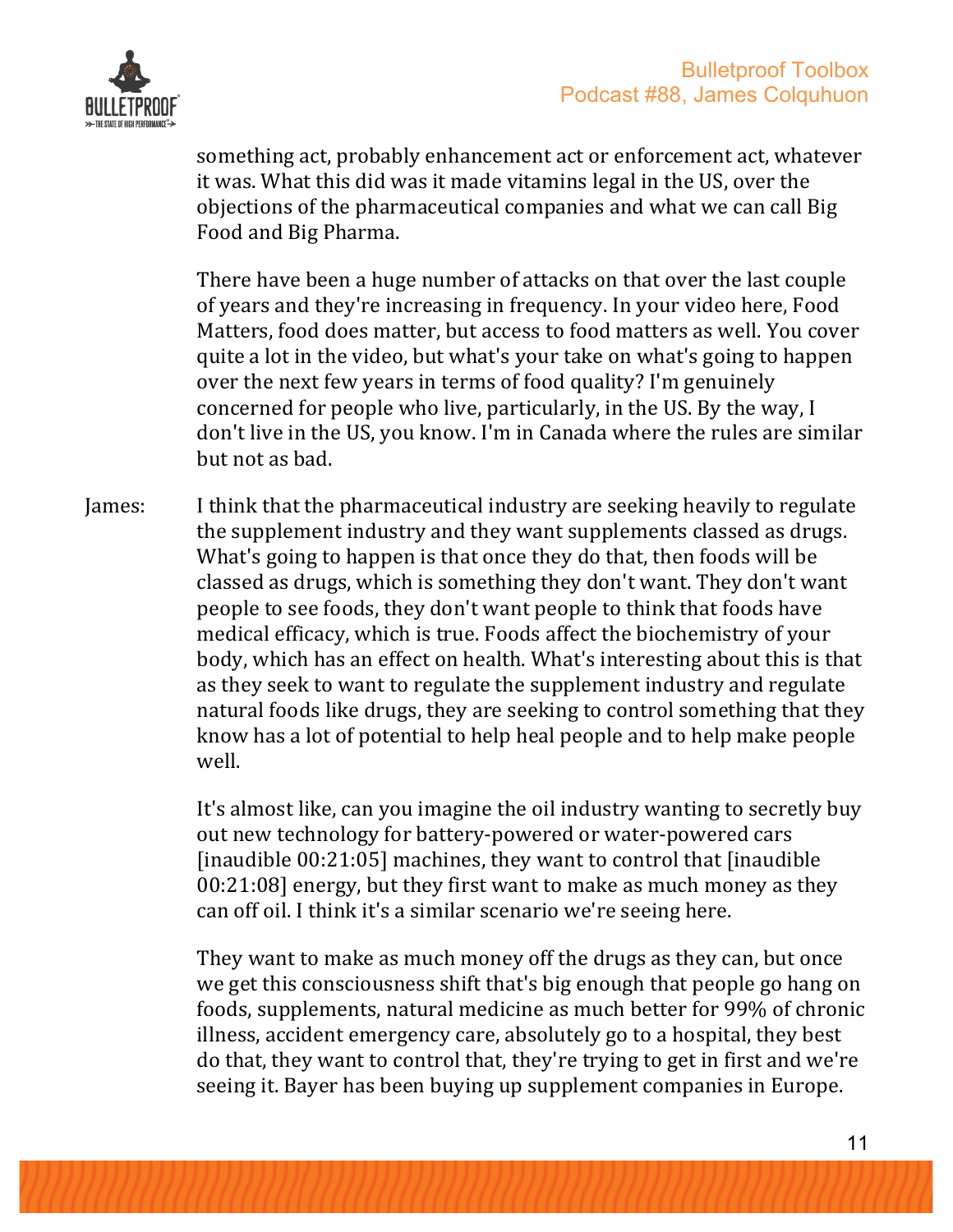

Other big pharmaceutical companies are buying up big natural supplement companies here, and there's pros and cons to that.

My hope is that on one side, we have the biggest companies in the world, the biggest pharmaceutical companies, the biggest food industry companies like McDonald's offering a green, organic smoothie. Can you imagine? Or a pharmaceutical company offering us a super high-level, raw, whole food, fermented vitamin supplement. It's a maybe, but they have the power to be able to do it, so should we allow them to do it? Or should we do it ourselves? It's something that ultimately supply and demand will dictate.

- Dave: It will. One of the things that they taught us at Wharton, it was kind of a scary simulation, but flat out, it's usually cheaper to spend a dollar telling people that your product is good than it is to spend the dollar making the product good. Even if you make the product good, no one knows that your product is good. They can't tell. Then you still have to spend the dollar to educate them about why it's good, which is one of the game theory reasons that we have low-quality food out there. Nobody can tell if it's low or high-quality and if you spend to tell them it's high-quality, then you're less profitable and you have less money to put back in your business, so you grow more slowly and investors move their money away from you.
- James: That is so profound, Dave. That is so profound on so many levels.
- Dave: This is what's happening. It's not like people are evil. Even the CEO of Monsanto has children. He may have hatchlings, I'm not sure. Seriously, things like that, everyone has kids, everyone has to breathe the same air. If you run one of these big companies, you actually, at some level, must believe you're not doing great evil when you are doing great evil.
- James: Yeah.
- Dave: Part of it is education but at the end of the day, part of it is these market forces in companies. When you look at, for instance, at Food Matters, I know you cover some of the economic realities, but you're out there in the fields and all that stuff. I'm just curious, what's your take on that and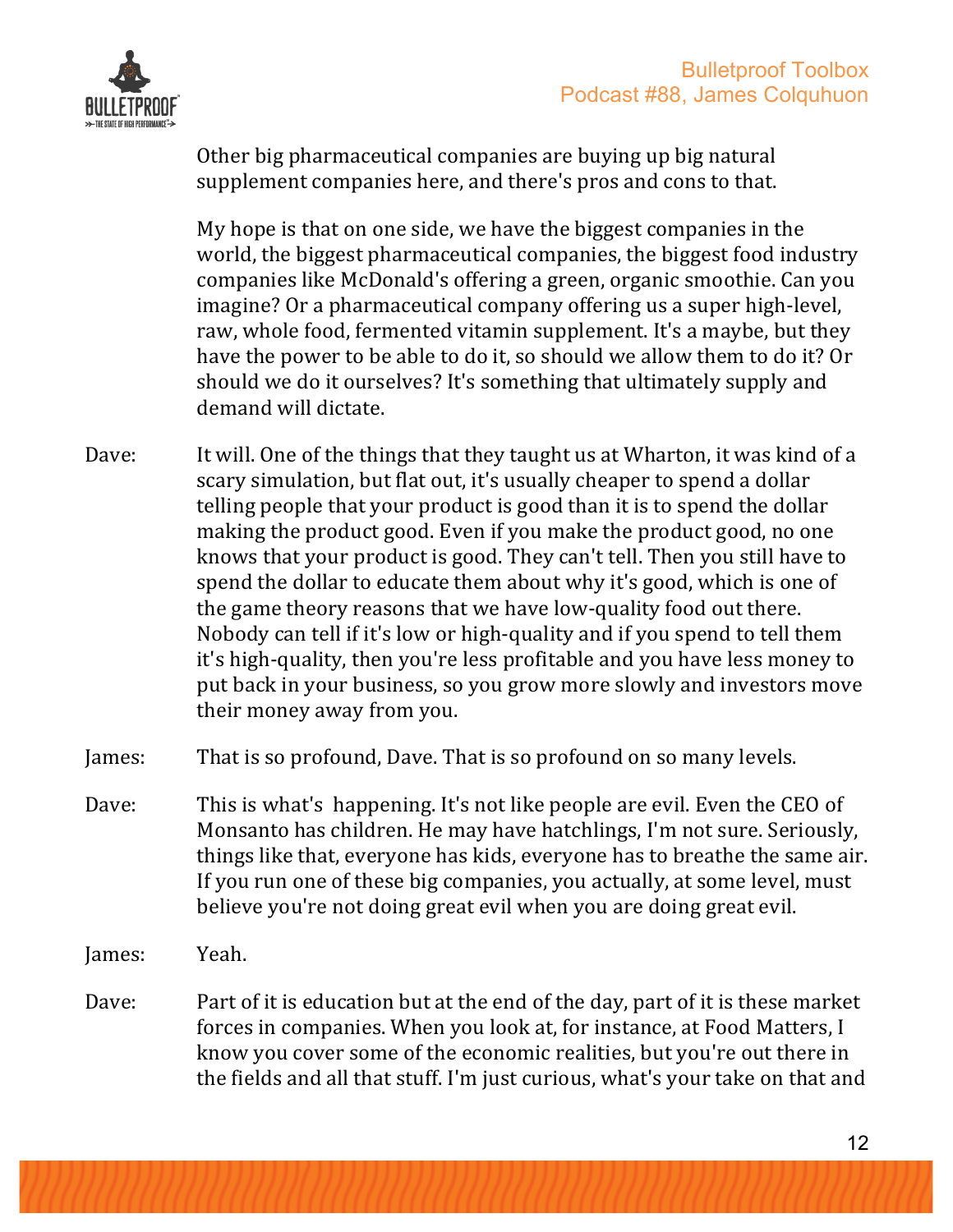

are you going to cover more of that in an upcoming film or documentary or is that a potential topic?

James: I would like to cover it in passing in a film, but I think that devoting a whole topic to that is something that other films have done. It's a big thing to do. You are essentially destructing the economics of these organizations and these industries. I agree with you when you say that many of them don't feel they're doing anything wrong, because they've got a different filter and their filter is how can we add more value to shareholders and that's what they're responsible for.

> They also feel, many of the pharmaceutical companies believe that they're actually alleviating human suffering, which is partly what we believe we're doing as well. There's just many different ways to skin a cat and there's many different outcomes of a skinned cat, I would imagine, as well.

Dave: Yeah.

James: I feel that it's something that I would love to cover, but the next film that I really want to do is about humanity as a whole. I would love to look at preconception, conception, gestation, earth, and the first six years of life in a big sense, in a sense of how GMOs and pesticides and toxicity are affecting fertility, how nutrition health are affecting birth and are affecting the gestation of a child and development of a child, and how subconscious conditioning of the mind in that first six years of life sets up a whole different group of people that are going to inherit this earth.

> We've essentially degradated or degenerated our species over the last few generations and we need to either turn that around and do something about it or continue that cycle to wherever that goes, whether it's some strange, technologically toxic soup future that we somehow adapt to and survive in bubbles or move to another planet or whether we create a different reality. I'm excited to explore that and I think that that topic will fit into that discussion.

Dave: I'm really hoping we get a chance to collaborate further. One of the the reasons I wrote The Better Baby Book was that you have so much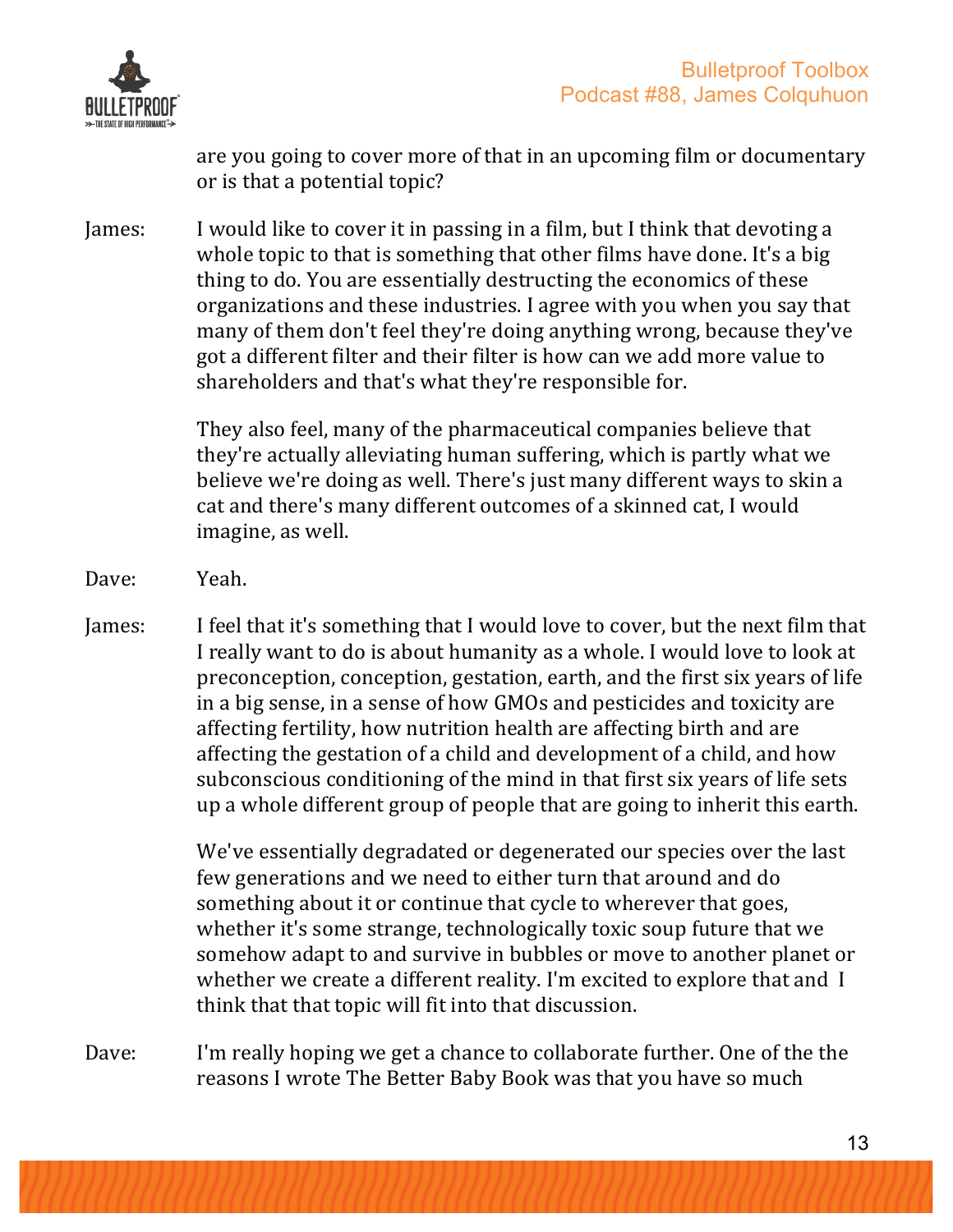

leverage in the womb and reducing exposure to toxins and eating the right foods kind of changes the brain of your baby and [inaudible  $00:26:24$ ] the genes for life. If you can get that in a documentary so that it's visceral and people see and feel it, you would actually improve a lot of people's lives, but you might not see that improvement for 20 years. Kids who aren't even born yet could benefit from a film like that. I would be more than willing to support you in getting that, in getting the word out about that film.

- James: I appreciate that.
- Dave: In terms of Food Matters, who's the coolest person you talked to in the film. What was the most interesting interview, anyway, you don't have to say the person was cool.
- James: To be honest, I'll tell you. There were so many great characters in that film and I loved them all, but one stood out. His name was Andrew Saul and he's got the glasses and the goatee. Most people recognized him as one of the core characters in the film. We nearly called the film the Andrew Saul Show, because he had just so many puns and so much great research to draw upon. It was such an exciting interview. It was in Rochester in upstate New York and we went to his house. He's a real character.

He's the editor of the Orthomolecular Medicine News Service, and orthomolecular medicine is something that was originally a term coined by Linus Pauling, and Linus Pauling is a multiple Nobel Laureate who many people would know of, and the only person ever to win one for chemistry and one for peace. In his later years he started devoting a lot of his time and attention to research on nutritional therapy, in particular vitamin supplementation at really high doses and how it affects the body. I'm sure you've done a lot of this research yourself, Dave.

It's incredible that vitamins at level one will have an affect on the body, but then a vitamin at level 1000 will have a completely different affect on the body, a therapeutic effect. That research has led to some incredible discoveries and one of the ones we talk about in Food Matters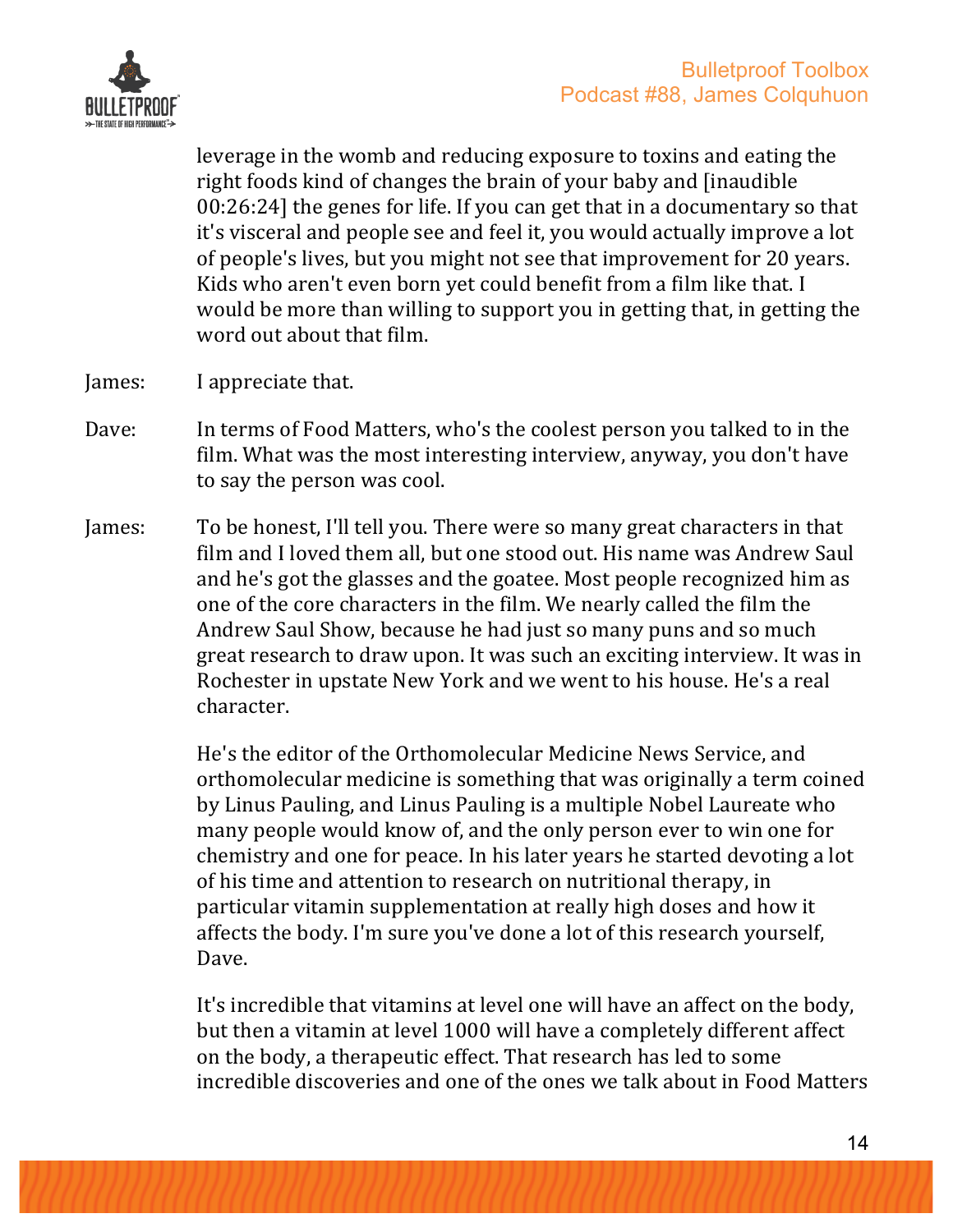

is how intravenous Vitamin C can be as effective, if not more effective, than chemotherapy in fighting cancer cells in the body. Yet it has none of the toxic side effects, it's a water-soluble vitamin, our body knows how to deal with it. Why are we not exploring this? Answer, you cannot patent Vitamin C. How crazy.

- Dave: As an example of non-toxicity, I did a hundred-gram Vitamin C intravenous drip two days in a row when I had a sinus infection once. Two hundred grams. The very largest pills you can buy are one gram. That's 200 pills of Vitamin Cs in my veins over the course of two days. You know what it did? It made me feel better.
- James: That's great. You got over the infection because once you saturate the body with Vitamin C, a virus cannot live in that body. This is great information. That's why I was so passionate to get it out there in Food Matters. Ian Brighthope, a medical doctor who we interviewed in Australia, he talked about how one of the patients he was consulting with, he advised up to  $250$  grams in one day, so that's a quarter of a kilogram. You can even go up to that high. The worst thing he got was a little bit of nausea. The best thing he got was, he got rid of his chronic illness.

There's a lot to be said for that, but then you cannot patent it. So much of the medical technology and the energy and all these billions of dollars that we raise for cancer research and cancer funding go into drugs that can be patented, that can be profitable for a pharmaceutical company. I don't mean to say that's a bad thing, but I sort of do, because it's inhibiting the growth of real medicine. It's inhibiting and holding back access to people, and the biggest thing that annoys me by far is choice. We as consumers should have a choice.

If you have cancer, for instance, using one example, you go to your consulting physician or oncologist, and they suggest one of three things, chemo, surgery or radiation. There's never any discussion about intravenous vitamin therapy, Gerson therapy, cleansing, detoxification, juices. No way. The best they say is, "Well, go clean up your diet or try to eat healthy." How do you do that? They don't give you any advice on that. Consult the food pyramid or the food circle, which is basically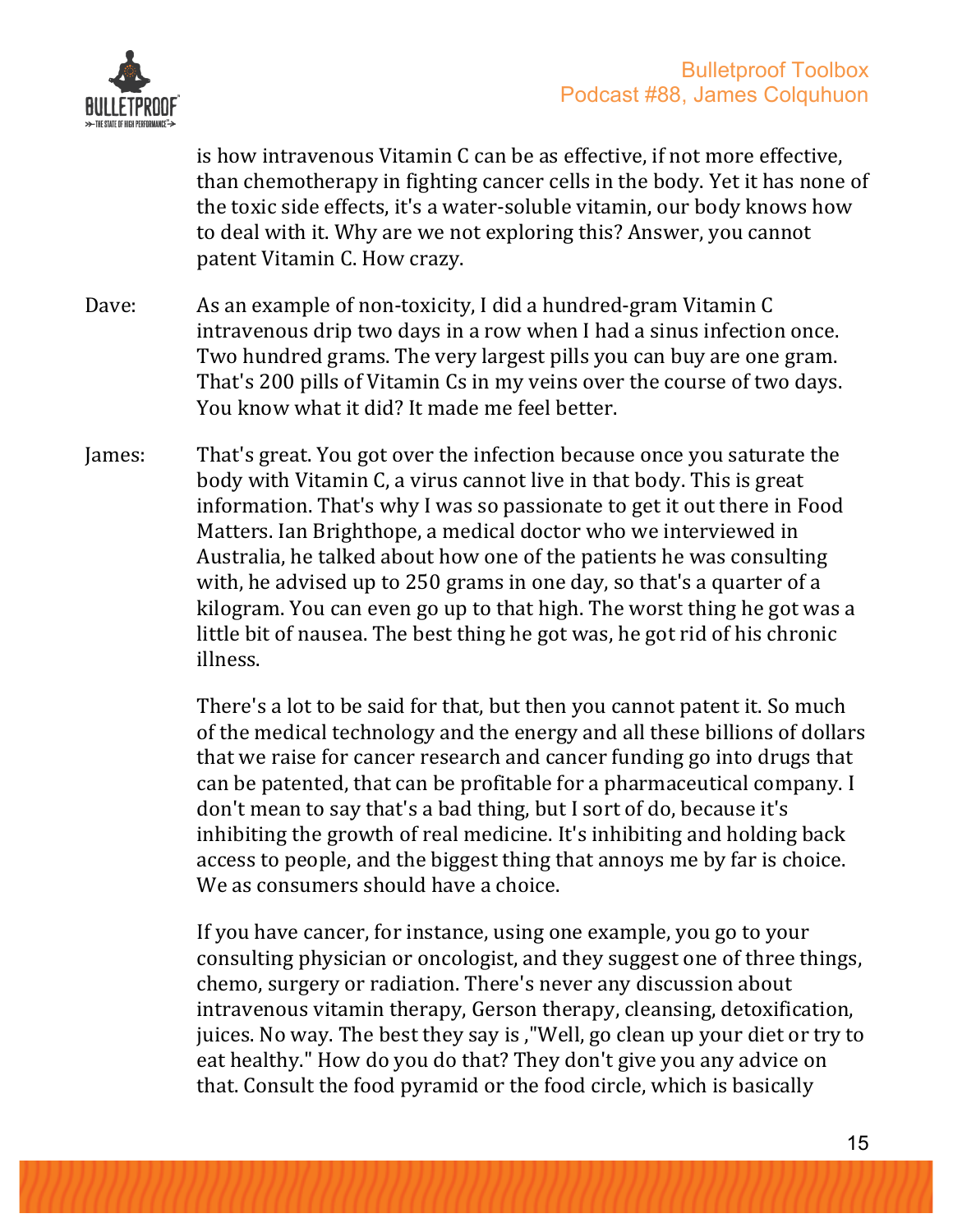

upside down and the wrong way. It's telling us to eat grains and meat and dairy, and meat and dairy are not bad, but they are when they're fed corn and soy.

This is hugely, there's a really big issue we have here and I feel so annoyed and sad and upset for people that are getting diagnosed with these illnesses every day that are given options that are ineffective. They should be given effective options or at least have the choice. I don't care if people choose conventional therapy as long as they've got the choice. If they've got the choice, they can choose conventional, natural or a bit of both, but there is no choice right now and that's a sad state of affairs.

Dave: It is a sad state of affairs. Choice wasn't enshrined. This kind of goes back, specifically in the US. There was only one founding father in the US who was a physician. All the rest of them were business people and attorneys. This guy said flat out if we do not put in the Bill of Rights or even in the Constitution the right to choose your own health care, then enormous, basically, I forget the exact word he used, but basically, there will be an abuse of power. The equivalent of a monopoly will form and people's rights will be overridden. Of course, the other founding fathers said, "What are you talking about, you dumb doctor? Go get a saw and some vinegar, because that's the only tools you have anyway." Pretty much what he foresaw seems to have happened.

> Right now we still have a good number of rights, but I do think it's worth paying attention to what you can do personally to make sure that you keep getting those rights. Part of that's just understanding what's happening and where you can get the stuff that works. Chronic illnesses are on the rise, one in [three 00:32:44] couples are infertile. It's hard to argue that there isn't a change in human health for the worse, particularly in America and all across the developed West.

James: Yeah.

Dave: If you want to argue that point, then there probably isn't much conversation to be had in this and you're probably not listening to this podcast, because there's a certain point where it's just, we don't have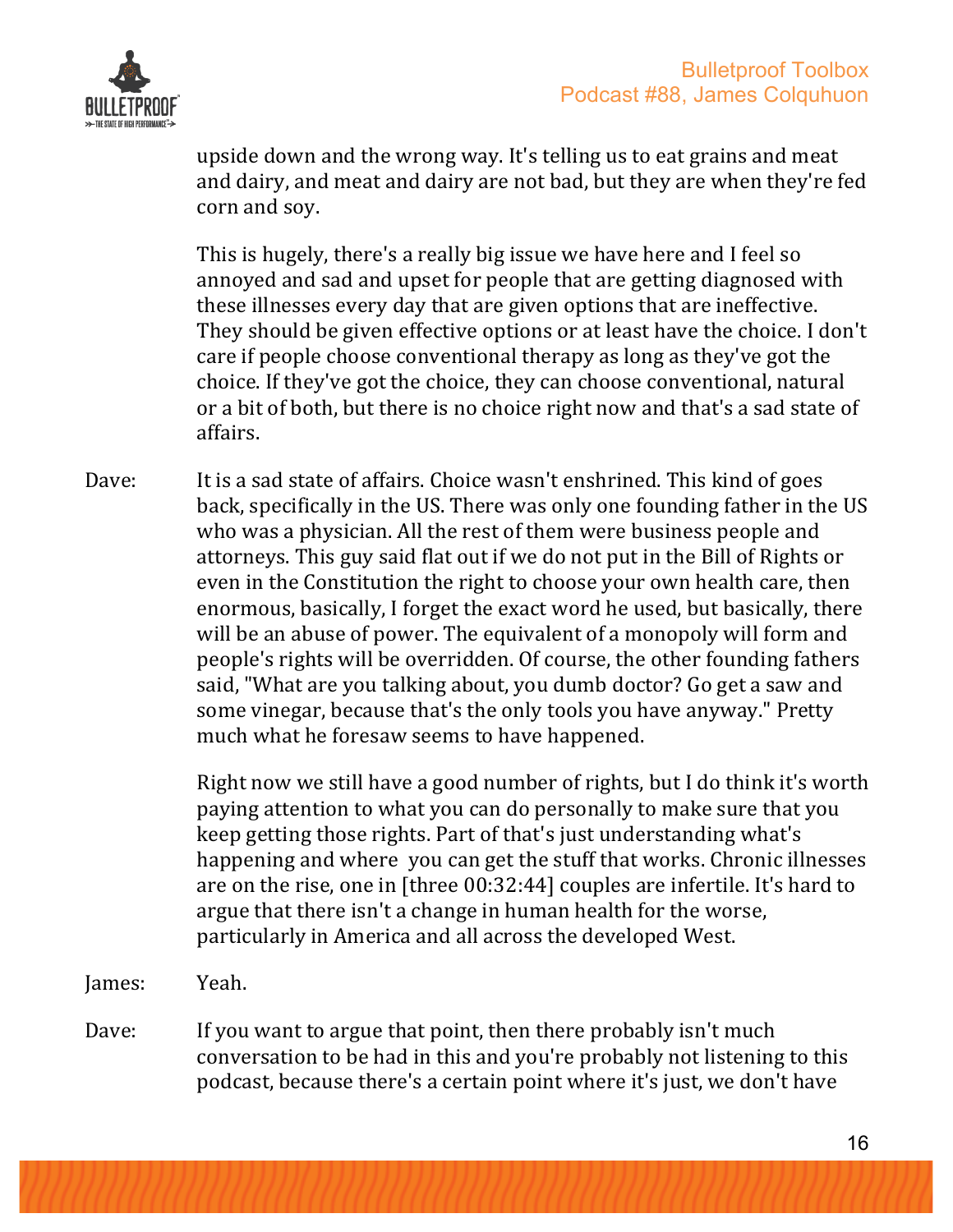

enough of a common filter of reality to actually see the same thing. I see a chair and you see something else. There's no conversation to be had there.

Let's talk for a minute about your other documentary, Hungry for Change. What's the synopsis of that? Why should people check that one out?

James: Hungry for Change really centered itself on the diet industry. Why we did that was because when we helped my father get well, we got him off his medications. We put him onto high-dose nutrient therapy of an orthomolecular style, we cleansed his diet and within three months he had lost 50 pounds, was off all his medications and was back to this person that I hadn't seen for maybe seven to ten years. He was radiating in health, he was no longer reliant on the medical profession and this is after five years on these medications. When we would go to family events, everyone would really swerve past the conversation about the medications and the illness and they would just say, "Wow, you look incredible. What have you done? How did you lose the weight? Why do you look so young? How is your skin so radiant?"

> I could see this trend that people are eminently concerned about how they look. They have anxiety about weight, and that is healthy and unhealthy. It's unhealthy to have an anxiety about a few pounds here and there, because we're designed to carry a little bit, let a little bit go and move in flux depending on seasonality and things like this. It's healthy to be anxious about being 50, a hundred pounds or so overweight or more. We have a huge issue with that, as we all know.

That started us thinking about, hang on, what's happening here? We started to look at the diet industry and we came across three really interesting statistics, which shocked me to no end. The first one was the market data research report showing that there's 60 billion dollars spent each year on diet and weight loss-related products in the US alone. That includes the whole gamut of diet sodas, sugar-free products, fat-free, but also detox programs and things like this, so it's a wide range. That's a hell of a lot of money.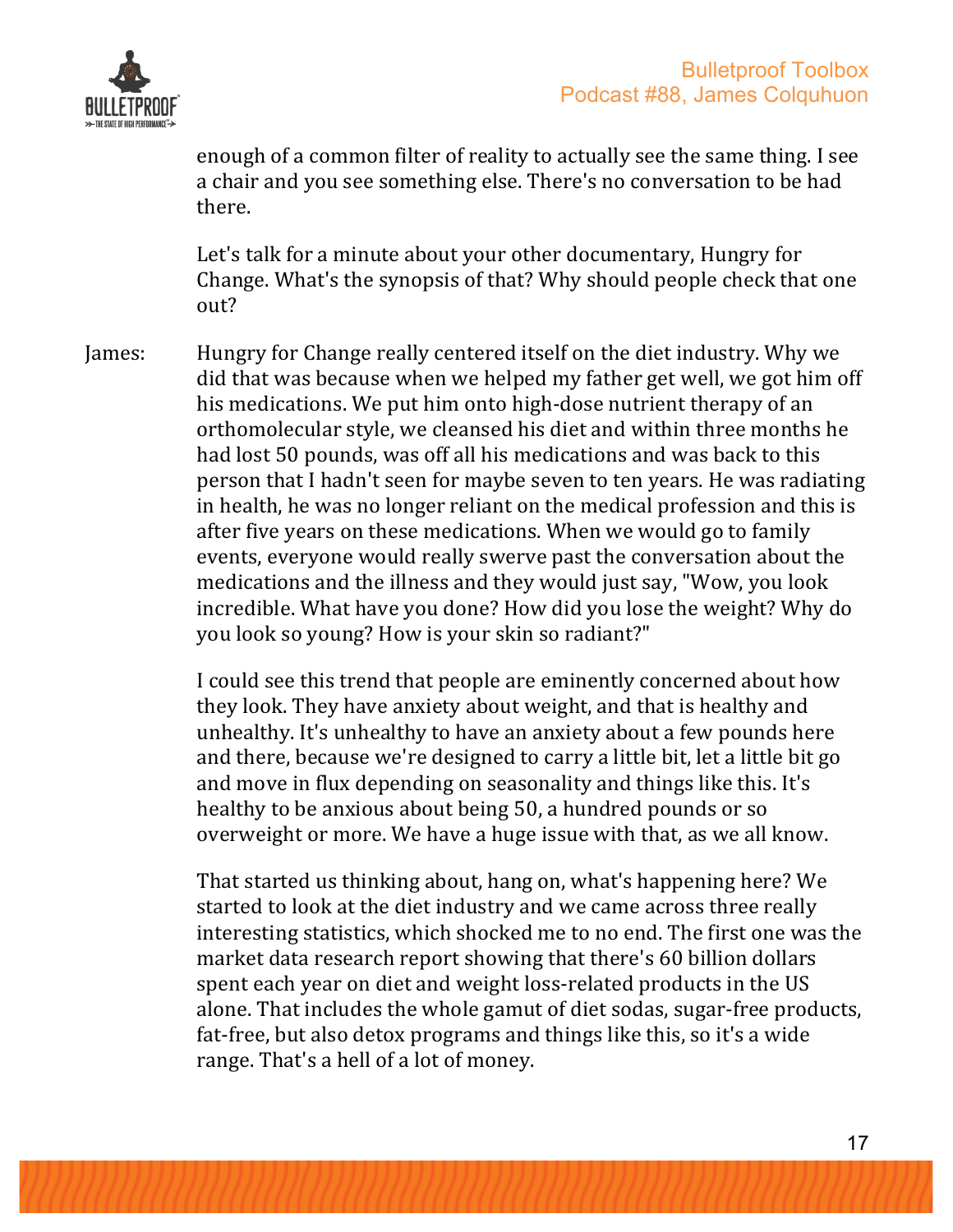

Then UCLA showed that up to two-thirds of people who go on a diet fail and really gain more weight than when they started. There's more, but those two alone, that is shocking. We have fad diets every summer, we're throwing so much at this. We had this war on fat and made everything fat-free, we've had a war on sugar, we've made everything sugar-free and as a result we've completely laden our food supply with toxins that are making us fat, and it's ridiculous.

Dave: So it's fat-free, sugar-free, toxin-free food? Air. Definitely, let's eat air.

- James: Air. Let's do air. It was really interesting to look at that and to think that when somebody's looking to lose weight, they actually have a diet soda and then they don't realize that the Aspartame in that diet soda, as per Yale University research, actually increases carbohydrate cravings. You have the diet soda and then you're eating more bread, you're eating more crackers, you're eating more chips, which is making you fat. This is not working. What we're doing is not working, and we wanted to really uncover that and help show people what steps you can take to, not only just the weight loss aspect, but really to improve and boost health in general. I think that that was something we wanted to focus on.
- Dave: Given all the research you did for your dad, and for the film, what is the most effective detox and cleansing strategy? What would you do if you met someone full of toxins?
- James: I think there's a lot of different ways to detox the body [inaudible  $00:37:04$ ]. You've done a lot of them, you're into biohacking, you know this better than all of us. For most people, though, the deeper I get into my research, and I feel this is the same for you, when we had some conversations in Connecticut as well, was that the deeper you and I and many other people in this field get into research, the deeper it actually just takes us back into the simpler ways that we've always lived in some aspect, from a nutrition perspective.

Dave: Like don't eat crap.

James: Don't eat crap. To put it down, and Daniel Vitalis did a great job of this in the Hungry for Change film. He said, in essence, detox is eat real foods,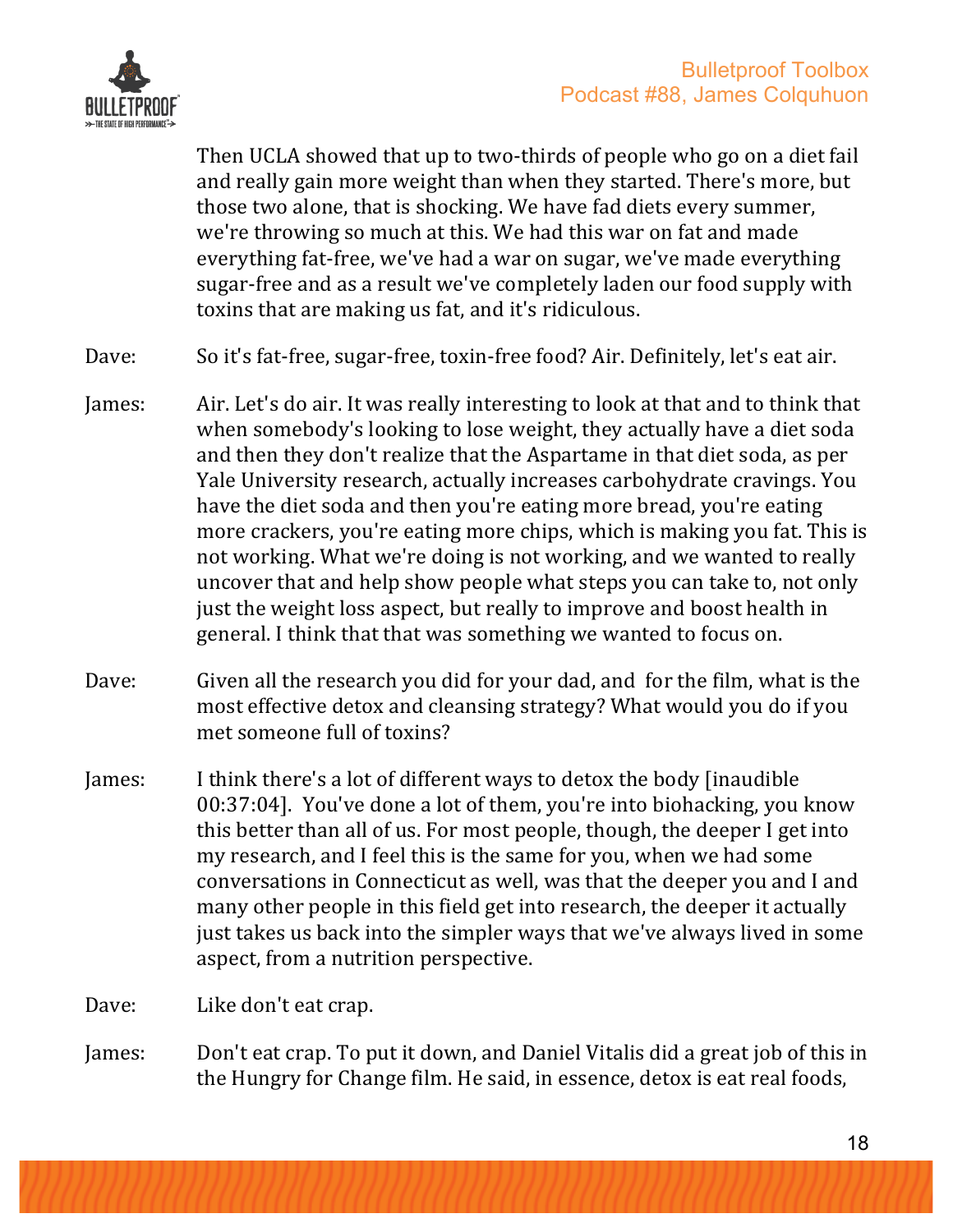

greens, be out in nature, be barefoot in the sunshine, and breathe fresh air. That's really a lot of it. That's a great start. Now, you can add all sorts of accouterments and supplementation regimes and enemas and infrared saunas and all these things  $\left[$ inaudible 00:38:08 $\right]$ , oil-pulling. You can add that in, but as a basis, eat natural, whole foods, be outside, breathe fresh air, be in nature, drink good quality spring water. Those elements alone, your body knows how to do it, it's hyper-intelligent. That's great.

- Dave: Didn't you just tell everyone to move out of cities? You just said flat out breathe air and see sunshine. In half the cities you go into, the air is polluted in the city and you're indoors all the time anyway, where it's recirculated office air, and you don't see the sun because you're under fluorescent lights unless you're walking from your skyscraper to the next.
- James: That's the problem we have, Dave. That's the problem, so the antithesis of our modern lifestyle is barefoot in the sun, fresh air. That resets our body and that's what we need to do. We need to reset our bodies.
- Dave: I might live that. You can see on YouTube my feet are actually bare right now and I do breath fresh air every day because I live on an island full of trees. That said, I'm on airplanes breathing crap air half the time because I'm flying around to talk about biohacking and how to upgrade yourself. There have to be techniques, though, that people can address when they live in a city and not move, because, let's face it, you have a job, you have family, everything that you're not going to move. How do you detox and live in the modern world at the same time?
- James: I think then you need to step it up. The ways that I suggest people step up the detoxification process is, first and foremost, green vegetable juice. Green vegetable juices and green plant foods have an incredible power to transform the body and also to draw toxins out of the body. When we look at the addition of herbs such as parsley and cilantro, especially when added into fresh juices, they have an incredible power to draw toxins out of the body, especially the cilantro, drawing heavy metal out of us. There's two natural herbs that are powerful for detoxification that are given to us from some natural beautiful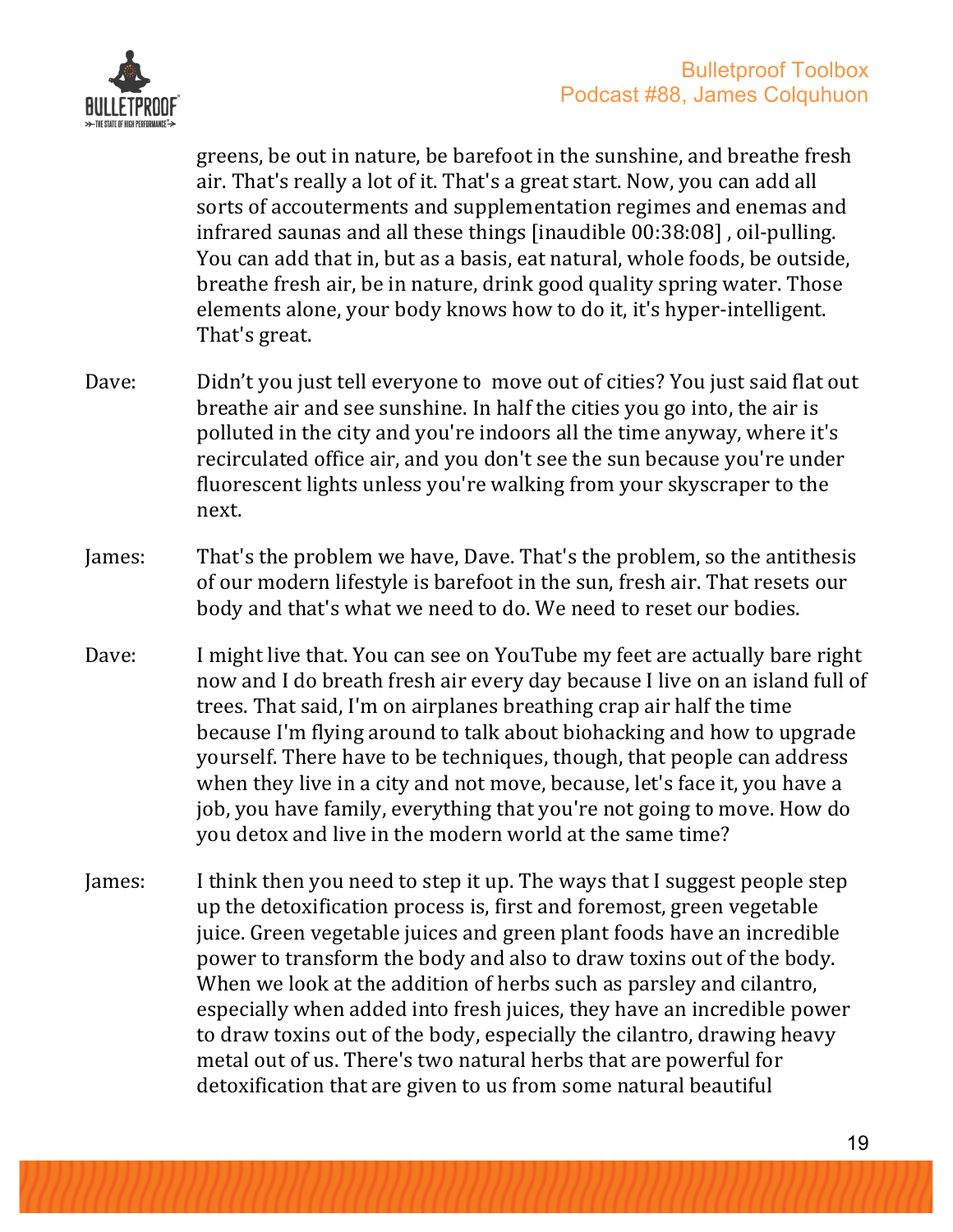

intelligence, thank you, that we can put in a juicer or eat whole and help to aid that detoxification process.

You're generally exposed to more heavy metals when you're in a city environment, so that's a good start. Green juice is a great add. Next one is infrared sauna. Infrared sauna is great at drawing toxins out of the body. Most people can find an infrared sauna at their local spa, their local area in town, I'm sure they can find it. Massage, body work also really good, because we are so not a culture that touches each other. I love when I see traditional cultures sitting down, reading a book around the fireplace, and they're all massaging each other. It's so great. There is so much history and lineage in acupressure and for using hand massage, cranial, sacral massage. There's so much that that opens up, energy meridians in the body, and it opens up the body's ability to heal.

Colonic hydrotherapy, colonic irrigation, enemas. This is where you put water in the hole where the sun doesn't shine and let that help clean out your colon. Many people in the health world say death begins in the colon, and I agree. If you've got putrefying, corn-fed, soy-fed stuff in there, then that's leaching toxins into your body. One of the core elements of a great cleansing and detoxification program for people, specifically with cancer patients, is the Gerson therapy and they recommend up to six enemas for people a day.

They're also adding in coffee to the enemas, which you might be interested and love to know about.

- Dave: Here's a hint for anyone wanting to do a coffee enema, you have to cool the coffee first.
- James: And no milk or sugar. Or even grass-fed butter and coconut oil for that [ $\text{cross talk } 00:42:12$ ]
- Dave: The reason for a coffee enema, if you've never heard of one on the show, is that it speeds up liver detoxification. It's a well known herbalist technique, but it needs to be low-toxin coffee for sure, and it needs to not be hot or cold, like body temperature would be preferred.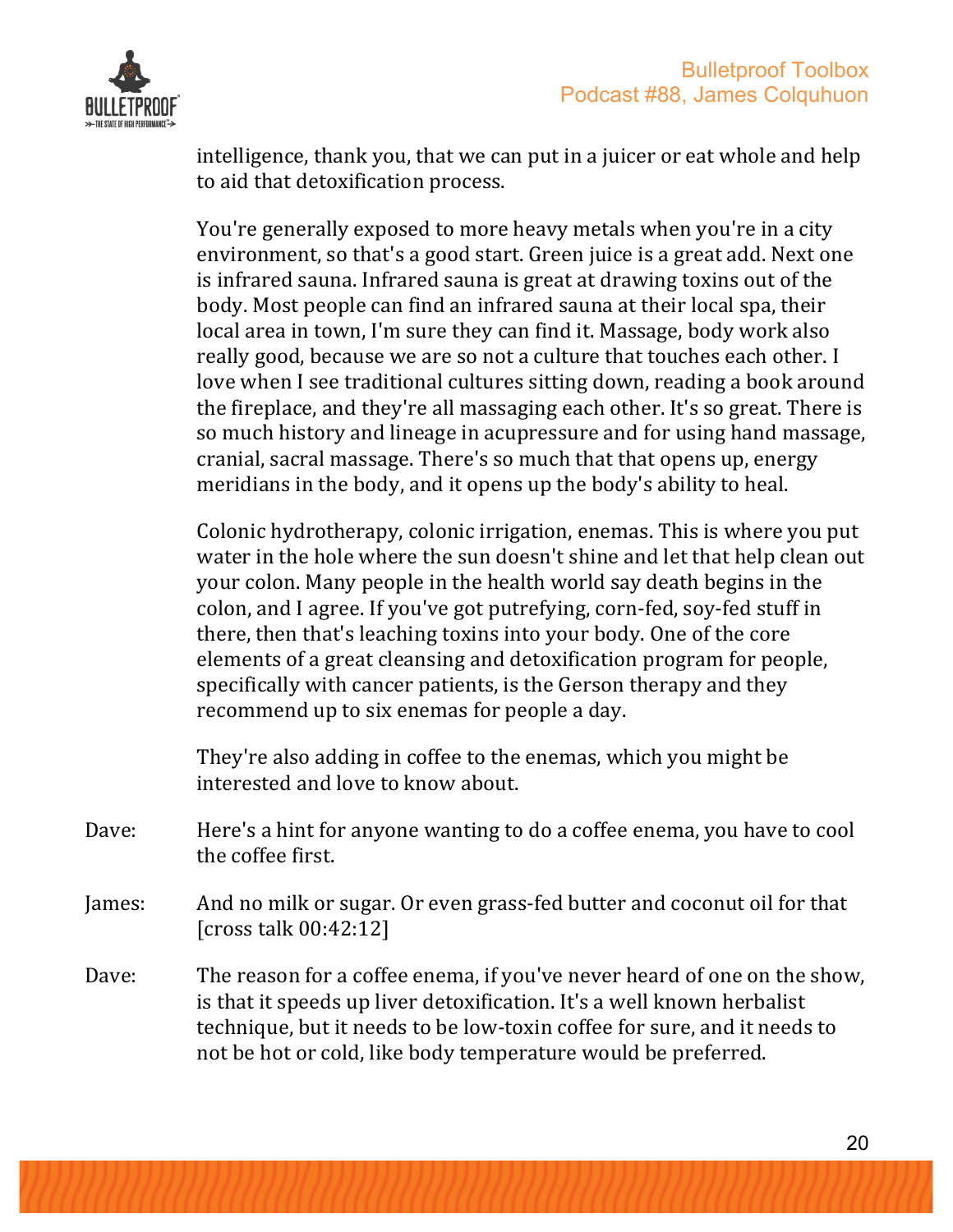

James: I think those additions, also breath work and yoga. Breath is amazing. The breath alone stimulates the lymph like nothing else and doing deep diaphragm breathing is such a simple technique and none of us do it. We suck our belly in and we hold all that tension in there, and we need to breath deeply in our abdomen.

> Then skin brushing. There's so many great things you can add on, so you create a little checklist like that and you go, once a day I'm going to do them, either all of them or one of them. That's a great fun thing to do. Stick it on your fridge and say, "Okay, today I'm going to have a green juice. Done." If you're doing a program for like three days, you want to tick of those ten things every day, "I'm going to get a massage, I'm going to go infrared sauna." Take a day off work on Friday, if you can, use a leave day and have a three-day-long weekend and go for it three days. Barefoot, sun, green juices, enemas, massage, infrared sauna, stack it up. It helps. Just try to do that every six months and you'll feel good.

- Dave: Kind of like changing the oil in your car. Take it in for service every now and then.
- James: Exactly.
- Dave: We're running up on the end of our interview, but first, I've got to ask. You've got 316,000 likes on Face Book. What do you do on Face Book that makes all those people want to come back?
- James: We have lots of fun events, we're doing a Food Matters IQ quiz, which is just coming to a close now. We've done little recipes, we've got tips for people, we've got articles exposing the horrors of the [industry  $00:44:11$ ], we've got lots of fun things. I think that people wanted to watch the film and also then continue the journey a little bit. We recommend new films, new documentaries that come out, any books that we love or any programs or anything that we're enjoying. Yeah, share the love.
- Dave: What is your Face Book URL?
- James: It's Facebook.com/foodmatters.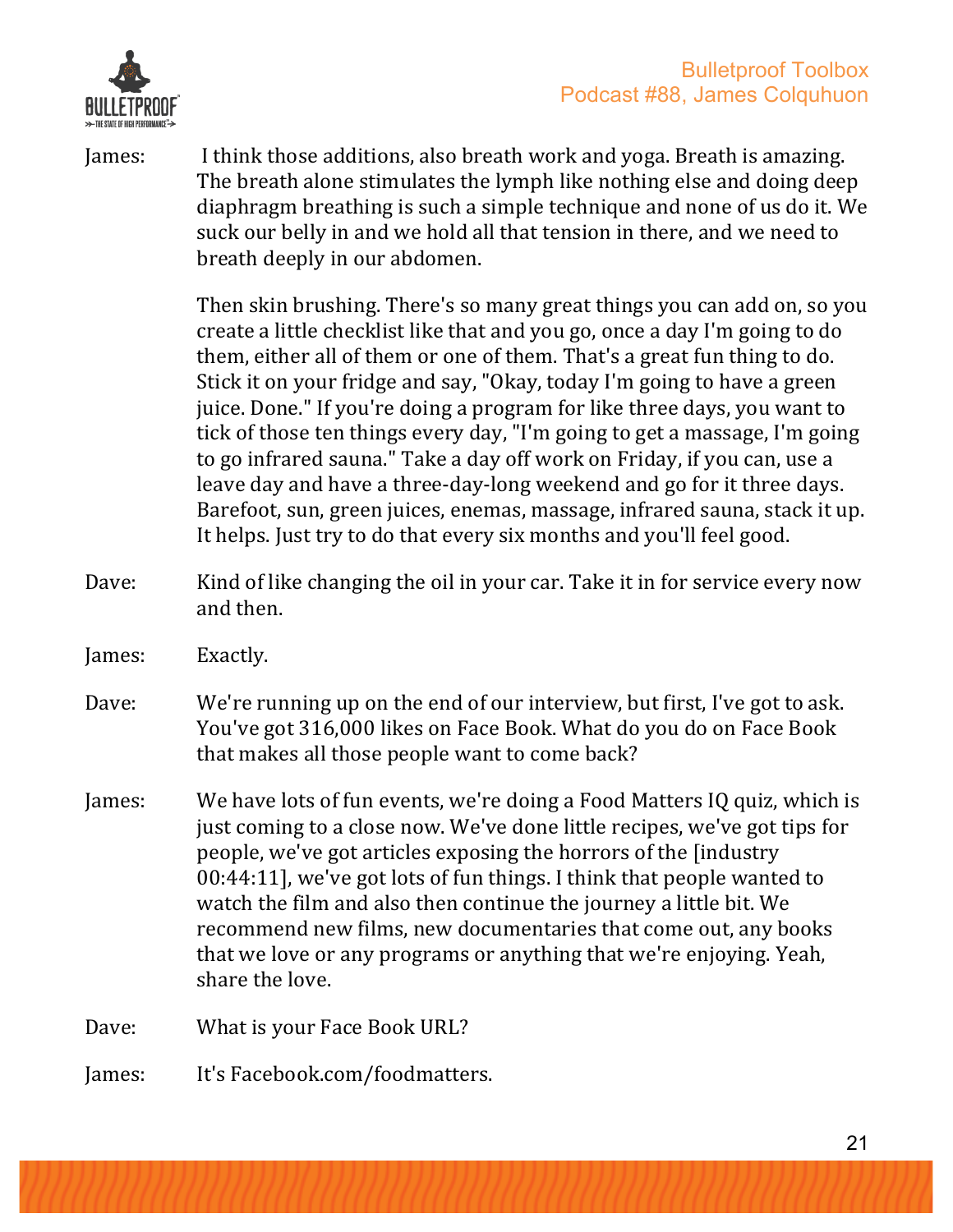

- Dave: That's an easy one to remember. Do you have another URL people should go to for either of your documentaries?
- James: Sure. I think that our home page is the best for, you can access all of our documentaries and that's FoodMatters.tv and also the other film is HungryforChange.tv.
- Dave: All right, we will put those in the show notes for sure so that you can have, everyone who is listening can get access to those if they like. Before we go, there's a question that I've asked every single person who's been on the podcast. The question is, what are the top three recommendations you have for people, not just for food or anything else, but from your entire life, that will help them be higher performance? The three things people should do to kick more ass?
- James: Ooh, that's a great question. I think first, by far, and I'm not the best at this and luckily Laurentine keeps me in check with this, is drink more water. Hydration is so critical to make your body work. It regulates so many functions.
- Dave: You're not the only person to say that, surprisingly. That's cool.
- James: Oh, yeah?
- Dave: Yeah. Okay.
- James: Okay, and if you've ever read a book called "Your Body's Many Cries for Water," it's a fascinating read about how important water is for the body on so many levels. Drink more water.

I think also for me personally, from a mind set perspective, and I don't want this to sound spiritual but it might do, is that God resides within you as you. I think there is an ultimate potential within our body and if we hold the belief that we are powerful beings, that we have an incredible potential within our bodies to self-heal, to operate at peak performances, to be able to break through barriers that people didn't think possible, that is so critical. The antithesis of that is if you think you're old or frail or ailing. We see so many people in our culture say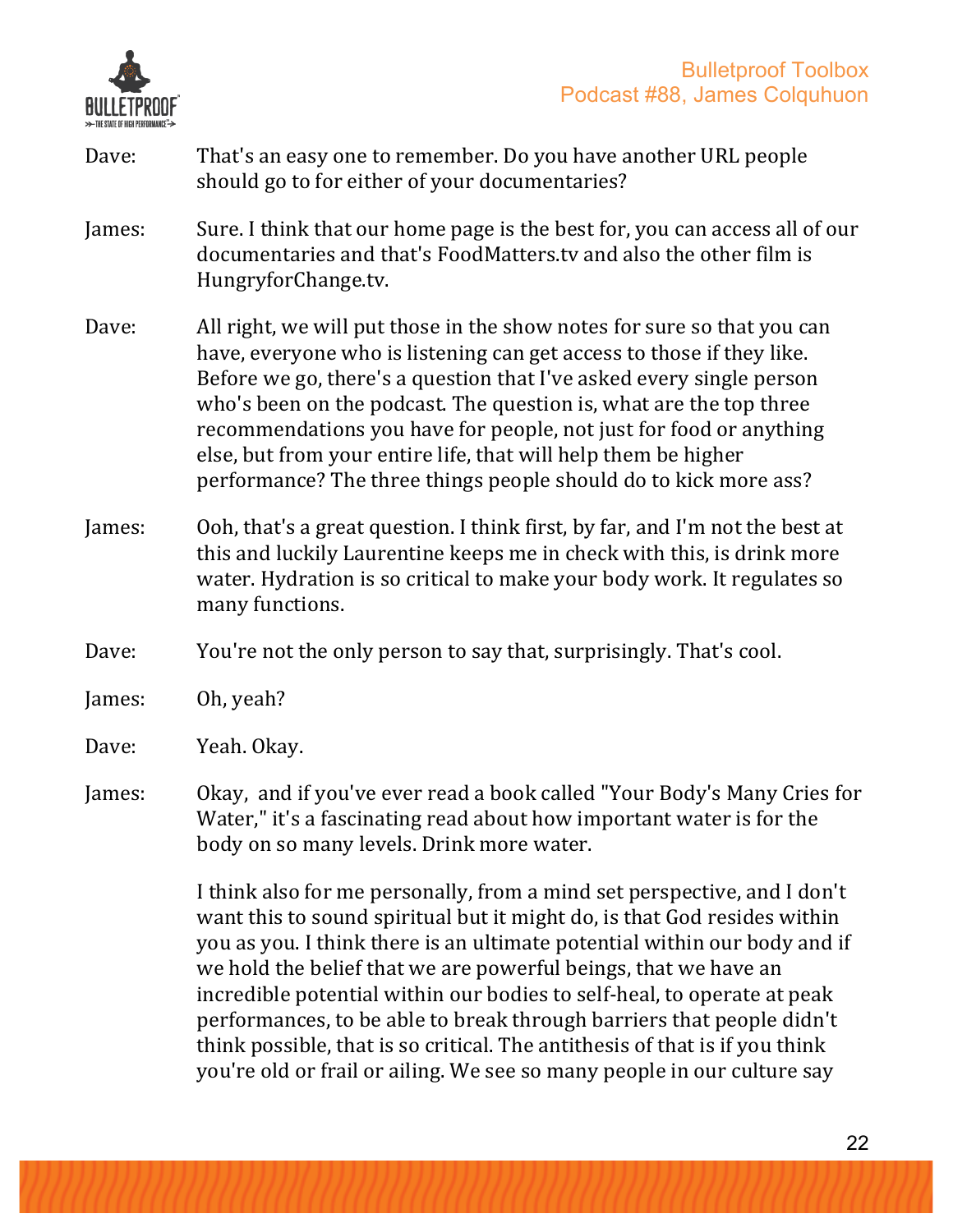

that on a daily basis and that becomes manifest in their lives. I think God resides within you as you. You are ultimate, you are the number one.

Water and your ultimate potential. Number three, this is a good one. It's about me personally, it's not the advice that are in the films and the documentaries. This is a deep question. How do I achieve ultimate performance in my life? What is my secret? What is our secrets, what other things? Green juice. Green juice for me.

- Dave: So, two beverages and God. Got it.
- James: Yeah.
- Dave: Green juice. Since we have one more minute left, what kind of green juice?
- James: I wake up and I, first of all, use a cold press juicer. I have a little bit of a gripe on the centrifugal juicers, but if people say, "What type of juicer should I use?", first of all, use the one you've got. Use whatever you've got to start with, but I prefer a cold press juicer because it juices it in a cooler fashion so that you get more extracted nutrients, you get actually more extracted juice overall, 30 to 50% more juice with the cold press juicer.

What I love putting in a juicer is celery, which is powerful and incredible, cucumber, some sorts of greens, leafy greens, whatever you've got, [inaudible 00:48:13], Romaine. Then I put in some of the herbs, parsley, cilantro and I sweeten it with a little bit of lemon or a little bit of lime. Now that cuts the greens, just gives it this beautiful flavor [inaudible 00:48:29] and if you really can't handle it, which you will. As you drink it your body and your blood will change and you'll get into it, but to me that is such a powerful kick start. It's literally a nutrient, a 15-minute nutrient [inaudible 00:48:44] to health, as one of the guys says in Hungry for Change.

Green juice can transform lives. It's a little nature biohack. You're basically taking some of the best foods in nature, those green plant foods, full of the chlorophyll, full of that concentrated sunlight energy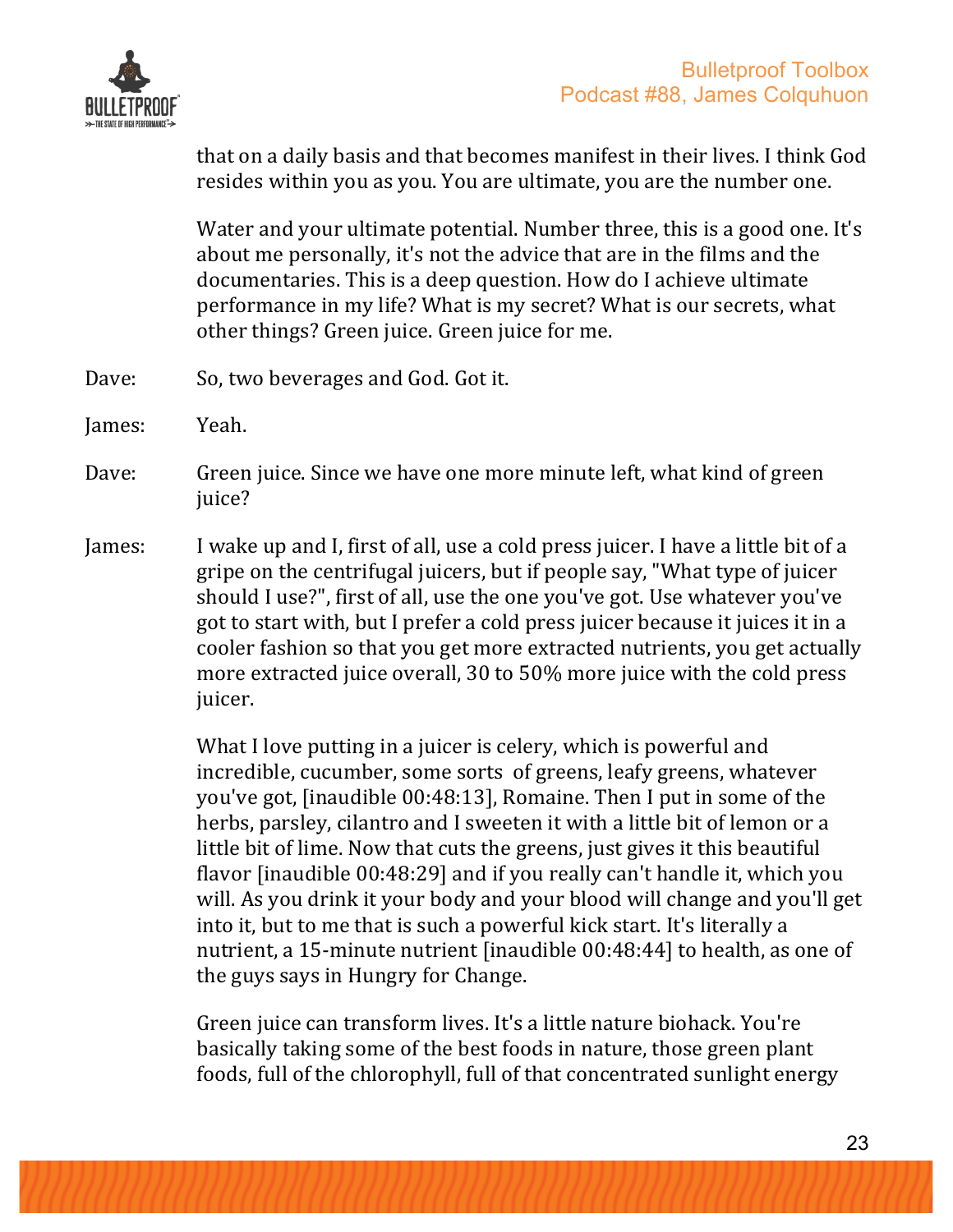

and all the nutrients and then your extracting it so that even if you've got a beat-up digestive system, whether it's you've got leaky gut syndrome or you've just been eating a lot of fried food or if you're not eating enough fermented foods, your digestion's shot, then a green juice is going to go straight into your bloodstream. The hydration with the green juice and the water and then believing that you are your own ultimate potential, that's a [inaudible  $00:49:23$ ] three that I do on a [inaudible  $00:49:27$ ] if not daily.

- Dave: Sounds like a powerful set of recommendations. James, thanks a ton for being on the show. We'll make sure to get all your links up in the show notes on Bulletproofexec.com. Really appreciate the work you're doing and I can't wait to hear more about your new film. Anything I can do to help you get that message out there in particular, I'm willing to do.
- James: Dave, thank you so much. You're a force for good and I've learned a few interesting tricks from you as well. I've been using a lot more grass-fed butter in my day-to-day life, so thank you.
- Dave: You're very welcome. Your skin shows it, man. You look radiantly healthy.
- James: Thanks, Dave.
- Dave: Have an awesome, awesome day.
- Dave: If you're looking for a way to know which foods are making you weak, check out the free app that we just released called Bulletproof Food Sense. It works by using the phone camera in order to get a measurement of your heart rate, or you can just type in your heart rate if you know what it is from some other monitoring device.

You do this before a meal and you do it after a meal a couple of times. Based on changes in your heart rate, the application can help you to identify which foods are causing an immune response in your body. Based on that, you can choose to avoid those foods and you'll find a huge boost in your performance just from not eating the foods that you have sensitivities to.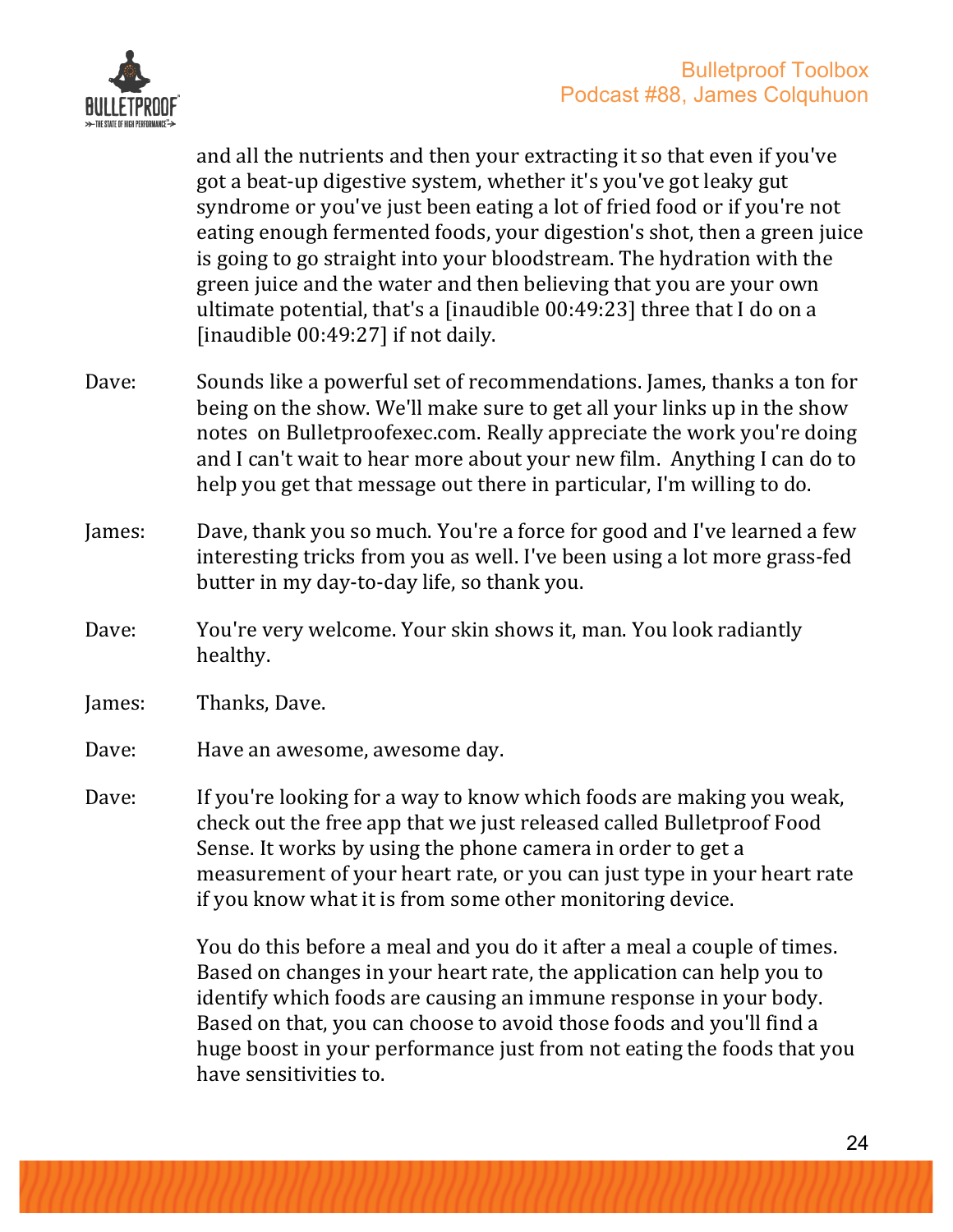

You'll also find that you can lose weight much more easily when you're not eating foods that cause you to feel foggy and inflamed all the time. This app is free. It's called Bulletproof Food Sense and it's available on the iPhone Store.

You can also take a step further. Check out Bulletproof HRV Sense. That stands for Heart Rate Variability Sense. Bulletproof HRV Sense goes a step beyond Food Sense and it works with a wireless heart rate monitor that goes around your chest. You wear the heart rate monitor and it'll talk to your iPhone or your tablet and it'll show you your stress levels throughout the day, and it'll help you know whether you're overtrained, over-stressed, or even just help you know which meetings are causing the most stress in your nervous system so you can learn to take control of that stress. This is an awesome app.

So number one, Bulletproof Food Sense is free and number two, Bulletproof HRV Sense, is a few dollars and it makes a huge difference in how you manage and control your stress.

#### **Featured**

Food Matters

Hungry For Change

@FoodMattersFilm

Food Matters on Facebook

#### **Resources**

DSHEA Summary

UCLA 2/3 Study Info